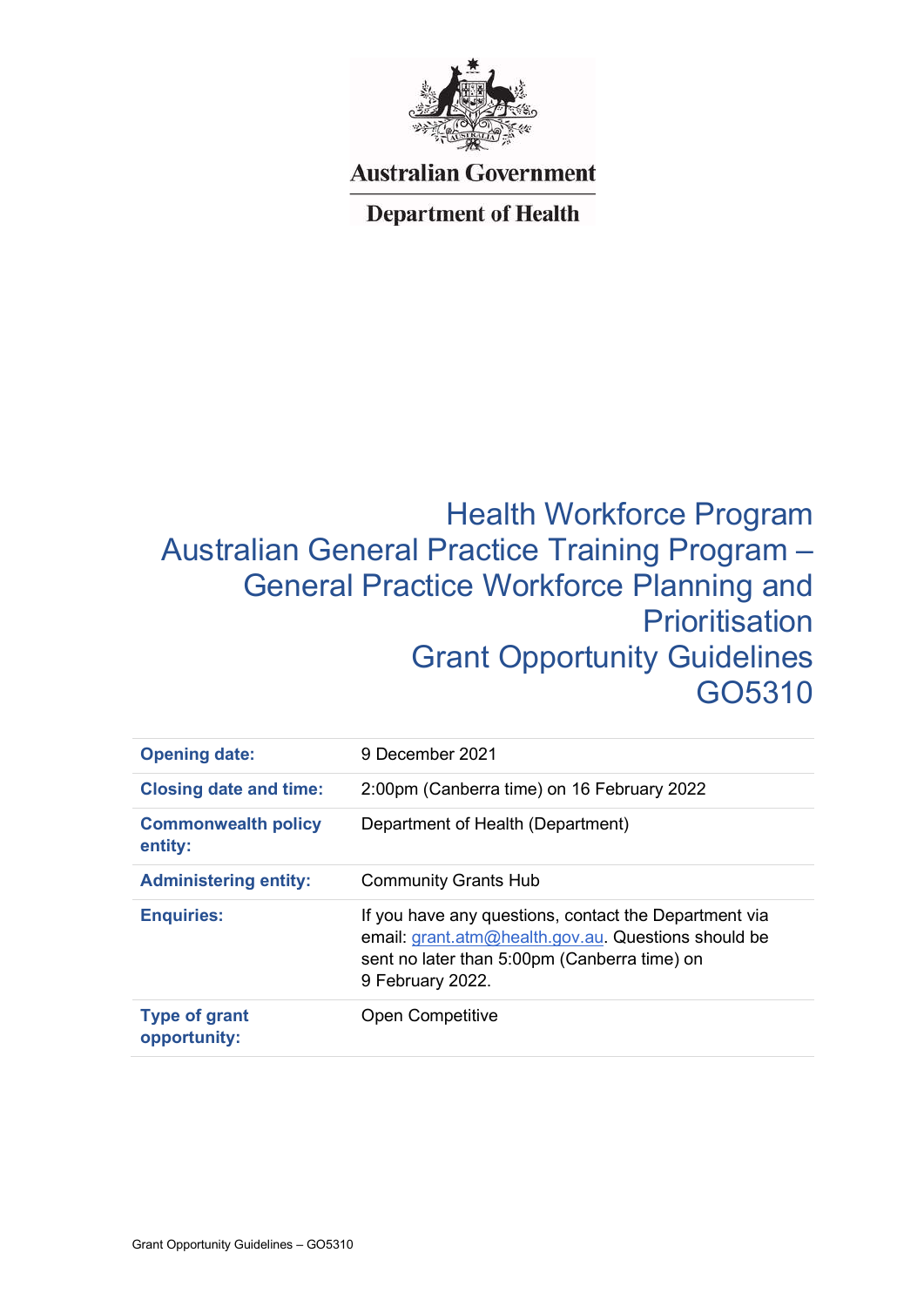## **Contents**

|    | 1. Health Workforce Program: Australian General Practice Training Program - General<br>Practice Workforce Planning and Prioritisation Grant Opportunity Process4 |       |  |
|----|------------------------------------------------------------------------------------------------------------------------------------------------------------------|-------|--|
|    | 1.1                                                                                                                                                              |       |  |
| 2. |                                                                                                                                                                  |       |  |
|    | 2.1                                                                                                                                                              |       |  |
| 3. |                                                                                                                                                                  |       |  |
|    | 3.1                                                                                                                                                              |       |  |
|    | 3.2                                                                                                                                                              |       |  |
| 4. |                                                                                                                                                                  |       |  |
|    | 4.1                                                                                                                                                              |       |  |
|    |                                                                                                                                                                  | 4.1.1 |  |
|    | 4.2                                                                                                                                                              |       |  |
|    | 4.3                                                                                                                                                              |       |  |
| 5. |                                                                                                                                                                  |       |  |
|    | 5.1                                                                                                                                                              |       |  |
|    | 5.2                                                                                                                                                              |       |  |
|    | 5.3                                                                                                                                                              |       |  |
|    | 5.4                                                                                                                                                              |       |  |
| 6. |                                                                                                                                                                  |       |  |
| 7. |                                                                                                                                                                  |       |  |
|    | 7.1                                                                                                                                                              |       |  |
|    | 7.2                                                                                                                                                              |       |  |
|    | 7.3                                                                                                                                                              |       |  |
|    | 7.4                                                                                                                                                              |       |  |
| 8. |                                                                                                                                                                  |       |  |
|    | 8.1                                                                                                                                                              |       |  |
|    | 8.2                                                                                                                                                              |       |  |
|    | 8.3                                                                                                                                                              |       |  |
| 9. |                                                                                                                                                                  |       |  |
|    | 9.1                                                                                                                                                              |       |  |
|    |                                                                                                                                                                  |       |  |
|    | 10.1                                                                                                                                                             |       |  |
|    | 10.2                                                                                                                                                             |       |  |
|    |                                                                                                                                                                  |       |  |
|    |                                                                                                                                                                  |       |  |
|    |                                                                                                                                                                  |       |  |
|    | 10.3                                                                                                                                                             |       |  |
|    | 10.4                                                                                                                                                             |       |  |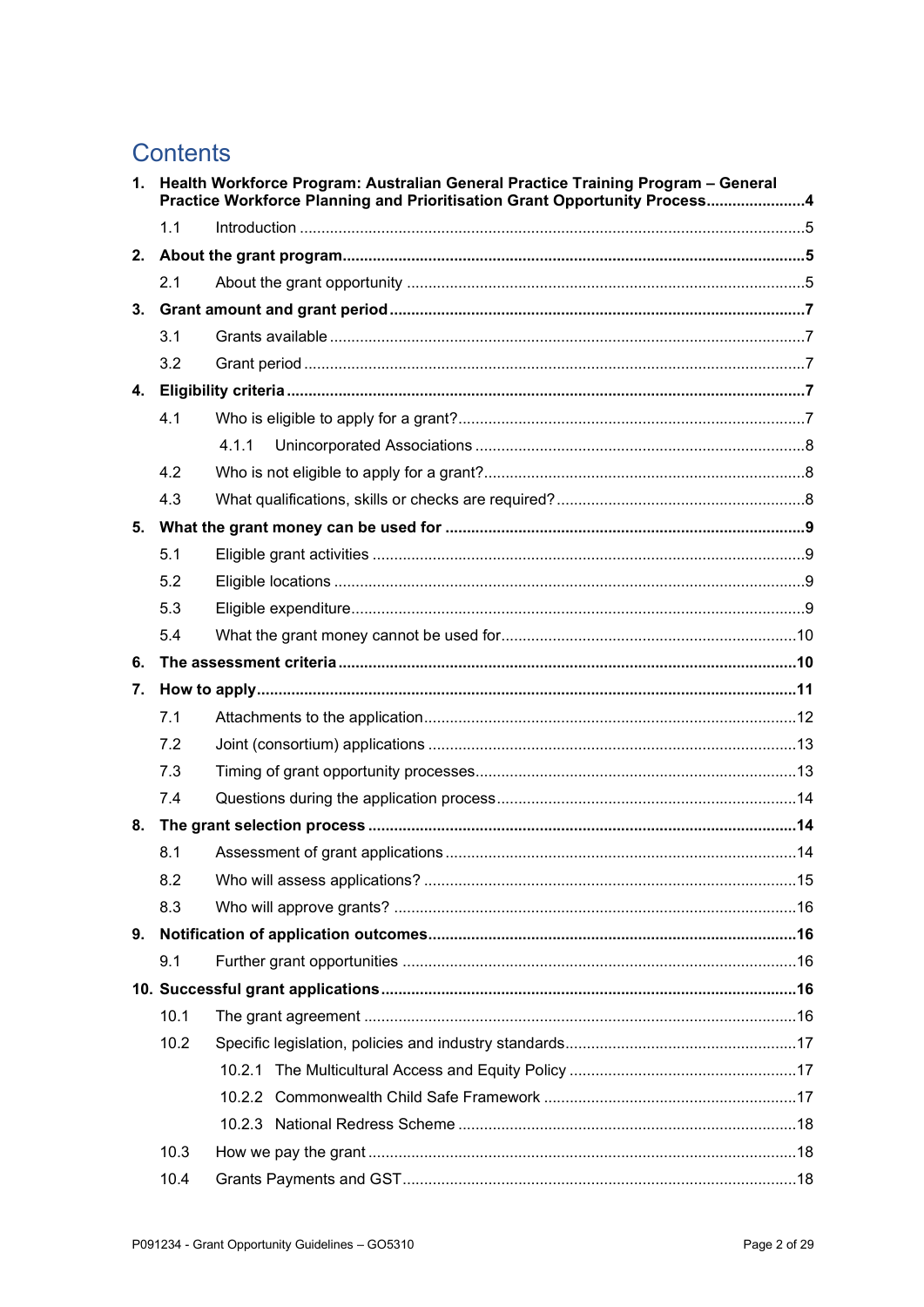| 12.1 |  |  |
|------|--|--|
|      |  |  |
| 12.2 |  |  |
| 12.3 |  |  |
| 12.4 |  |  |
| 12.5 |  |  |
| 12.6 |  |  |
| 12.7 |  |  |
| 12.8 |  |  |
|      |  |  |
| 13.1 |  |  |
| 13.2 |  |  |
| 13.3 |  |  |
| 13.4 |  |  |
| 13.5 |  |  |
|      |  |  |
|      |  |  |
|      |  |  |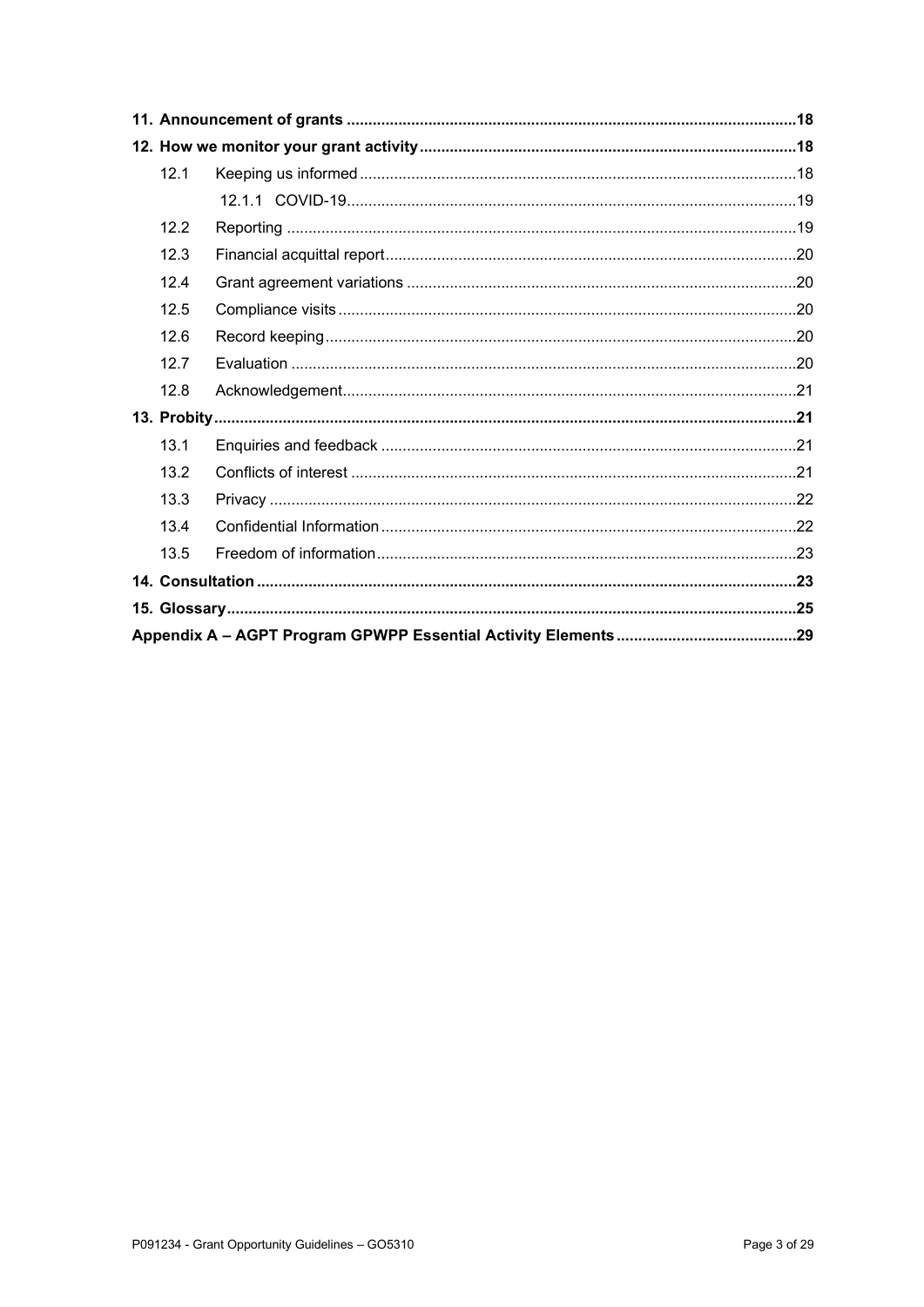## 1. Health Workforce Program: Australian General Practice Training Program – General Practice Workforce Planning and Prioritisation Grant Opportunity Process

The Program is designed to achieve Australian Government objectives. This grant opportunity is part of the above grant program which contributes to the Department's Outcome 1.4. The Department works with stakeholders to plan and design the grant program according to the

Commonwealth Grants Rules and Guidelines (CGRGs).  $\mathbf{L}$ 

## The grant opportunity opens

We publish the grant opportunity guidelines on GrantConnect.

## You complete and submit a grant application

 $\downarrow$ 

You complete the Application Form and address all of the eligibility and assessment criteria to be considered for a grant.

#### $\downarrow$

We assess all grant applications

We assess the applications against eligibility criteria. We assess your eligible application against the assessment criteria including an overall consideration of value for money and compare it to other applications.

 $\downarrow$ 

#### We make grant recommendations

We provide advice to the decision maker on the merits of each application.

## $\downarrow$ Grant decisions are made

The decision maker decides which applications are successful.

#### ₩

#### We notify you of the outcome

We advise you of the outcome of your application. We may not notify unsuccessful applicants until grant agreements have been executed with successful applicants.

#### We enter into a grant agreement

 $\downarrow$ 

We will enter into a grant agreement with you if successful. The type of grant agreement is based on the nature of the grant and will be proportional to the risks involved.

#### $\downarrow$

#### Delivery of grant

You undertake the grant activity as set out in your grant agreement. The Community Grants Hub manage the grant by working with you, monitoring your progress and making payments.

## $\downarrow$ Evaluation of the grant opportunity

We evaluate your specific grant activity and the grant opportunity as a whole. We base this on information you provide to us and that we collect from various sources.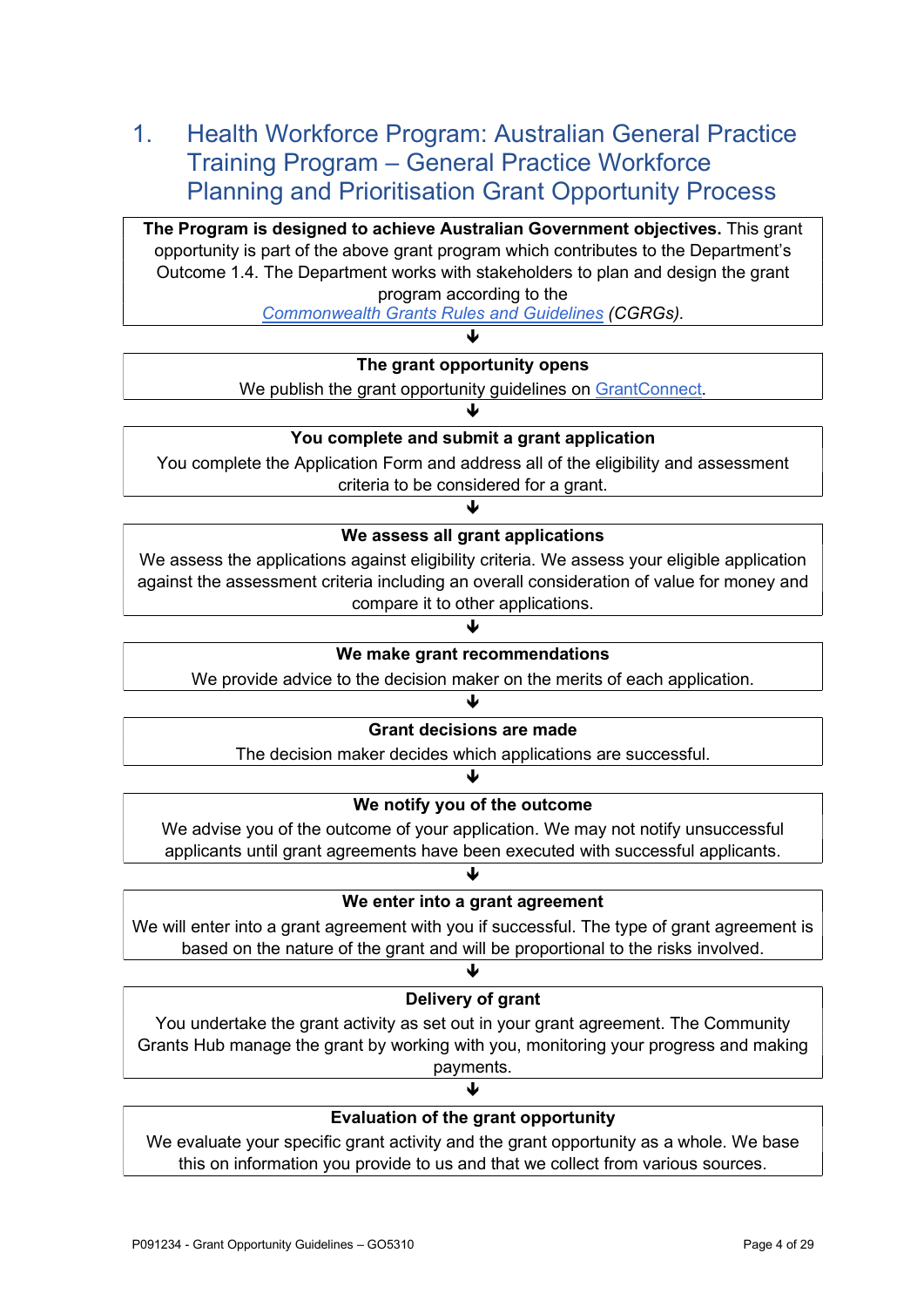## 1.1 Introduction

These guidelines contain information for the Health Workforce Program: Australian General Practice Training Program – General Practice Planning and Prioritisation grant opportunity.

You must read these guidelines before filling out an application.

This document sets out:

- the purpose of the grant program/grant opportunity
- the eligibility and assessment criteria
- how grant applications are considered and selected
- how grantees are notified and receive grant payments
- how grantees will be monitored and evaluated; and
- responsibilities and expectations in relation to the opportunity.

## 2. About the grant program

The Health Workforce Program (the program) is an Australian Government initiative administered by the Department of Health (the Department) to deliver health workforce outcomes and support rural outreach health services.

The objectives of the Health Workforce Program (the Program) are to strengthen the capacity of the health workforce to deliver high quality care by:

- ensuring Australia's health workforce is well distributed through incentives, regulation and targeted training
- filling gaps in the distribution of the workforce, supporting access to health services for rural Australians through outreach services; and
- improving the quality of the health workforce through training programs, policy settings and support for national regulatory arrangements.

We administer the program according to the Commonwealth Grants Rules and Guidelines (CGRGs).

## 2.1 About the grant opportunity

The purpose of the grant opportunity is to support transition to College-led General Practice (GP) training by providing funding for the provision of advice on planning and prioritisation of GP training placements to meet current and future GP workforce needs.

In 2017, the Minister for Health announced that the responsibility for the Commonwealth funded Australian General Practice Training (AGPT) program would transfer from the Department to the General Practice (GP) colleges (the Australian College of Rural and Remote Medicine (ACRRM) and the Royal Australian College of General Practitioners (RACGP)).

The AGPT Program is a postgraduate vocational training program for medical practitioners wishing to pursue a career in general practice and/or rural and remote medicine in Australia. The AGPT Program is a three to four-year training program that offers 1,500 training places each year. Selection into the AGPT Program is a competitive merit-based process.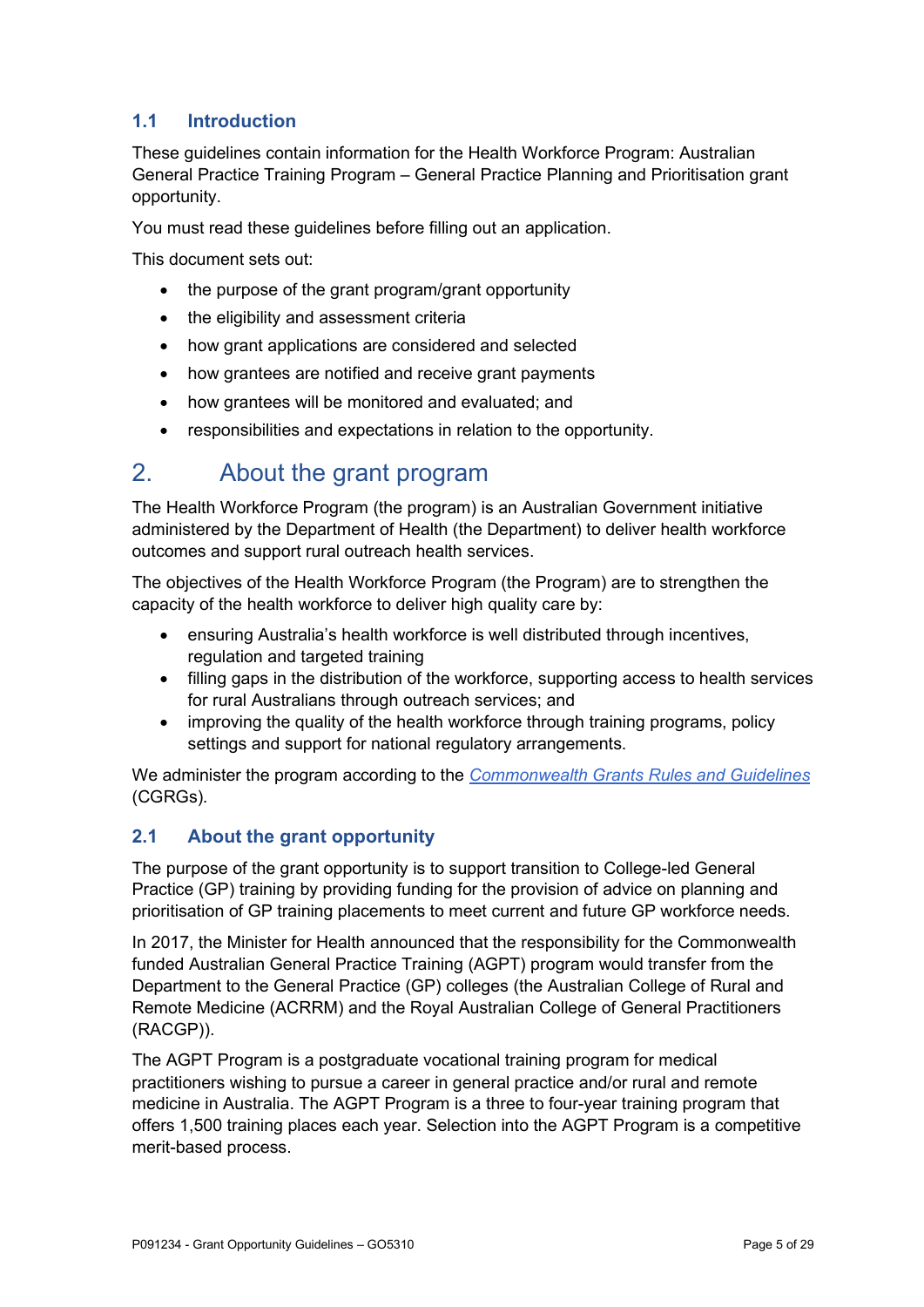The AGPT Program GP Workforce Planning and Prioritisation grant will inform distribution targets set in grant agreements with the RACGP and ACRRM for delivery of the AGPT Program. The analysis produced through this activity will be a key input to AGPT Program training placement decisions that balance current and future community need, current and future training capacity, and registrar preferences.

This grant opportunity continues and builds on workforce planning and distribution activities currently delivered by Regional Training Organisations, to be delivered by organisations selected through an open competitive process.

The objectives of the AGPT Program GP Workforce Planning and Prioritisation grant opportunity are for grant recipients to work within specified Primary Health Network (PHN) boundaries to:

- Deliver robust, independent, evidence-based recommendations to the Department on AGPT training placement priorities at the GP catchment level, to meet the community's current and future GP workforce needs.
	- $\circ$  For each PHN region, document the analysis underlying recommendations: current and future community health needs, current training capacity, requirements to develop future training capacity, and pathways for registrars to complete all training within the region.
- Foster collaboration with relevant stakeholders in the PHN region to integrate their data, insights and expertise into the formulation of advice.

The Activity should incorporate the essential activity elements in Appendix A.

The intended outcomes of the grant opportunity are:

- Greater visibility of GP training opportunities to support GP registrars to complete their training in a single region as they progress through the medical pathway.
- A well distributed GP workforce to service all Australian communities.

## Table 1: Performance Indicator/s (PIs) – AGPT Program GP Workforce Planning and **Prioritisation**

| Performance indicator                                                                                                                                                                                                             | Measure                                                                                                                                                                                                                                                                                                                          |
|-----------------------------------------------------------------------------------------------------------------------------------------------------------------------------------------------------------------------------------|----------------------------------------------------------------------------------------------------------------------------------------------------------------------------------------------------------------------------------------------------------------------------------------------------------------------------------|
| All of the requirements in the Grant<br>Agreement have been met.                                                                                                                                                                  | Information is provided to an acceptable<br>standard in the performance reports,<br>Activity Work Plans and budgets.                                                                                                                                                                                                             |
| Activities are completed according to the<br>scope, timeframes and budget defined in<br>the Activity Work Plan.                                                                                                                   | The Department and your organisation<br>agree that the requirements outlined in the<br>Activity Work Plan have been completed<br>as specified.                                                                                                                                                                                   |
| Robust, independent, evidence-based<br>recommendations are provided to the<br>Department on AGPT training placement<br>priorities at the GP catchment level, to<br>meet the community's current and future<br>GP workforce needs. | Report provided for each Primary Health<br>Network region, documenting the analysis<br>underlying recommendations: current and<br>future community health needs, current<br>training capacity, requirements to develop<br>future training capacity, and pathways for<br>registrars to complete all training within the<br>region |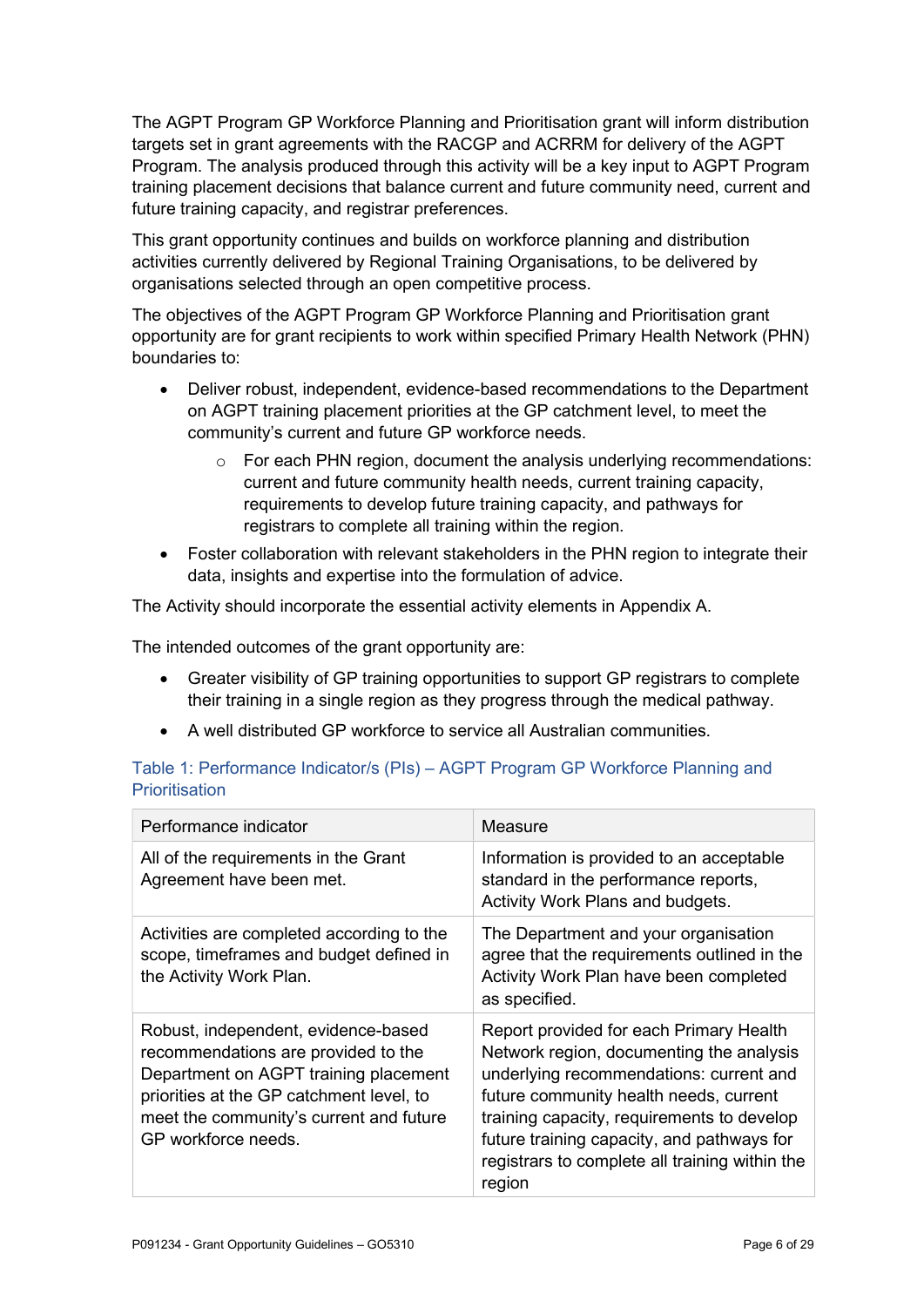| Performance indicator                                                                                | Measure                                                                                                                                                                          |
|------------------------------------------------------------------------------------------------------|----------------------------------------------------------------------------------------------------------------------------------------------------------------------------------|
| AGPT training placements in priority GP<br>catchments                                                | AGPT Program data shows improvement<br>from baseline                                                                                                                             |
| Community and stakeholder engagement<br>are completed according to the agreed<br>Activity Work Plan. | The Department and your organisation<br>agree that community and stakeholder<br>engagement activities outlined in the<br>Activity Work Plan have been completed<br>as specified. |

## 3. Grant amount and grant period

## 3.1 Grants available

The Australian Government has announced a total of \$695.83 million (GST Exclusive) over four years for the transition to College-led GP training. For this grant opportunity up to \$42.0 million (GST exclusive) is available over four years.

There is no maximum grant amount, but grants cannot exceed the amount of available funds. We expect budgets will range from \$400,000 to \$600,000 over each 12 month period for each region, or \$1.2 million to \$1.8 million over the three and a half year grant period. Most budgets are expected be \$400,000 or less. It is anticipated that PHN regions that are geographically larger and cover rural and remote areas may have higher costs.

Table 2: Grant Opportunity Funding Available (GST Exclusive)

| 2022-23 FY | 2023-24 FY | 2024-25 FY | 2025-26 FY | Total |
|------------|------------|------------|------------|-------|
| \$ M       | SM.        | <b>\$M</b> | \$ M       | \$ M  |
| 7.0        | 14.0       | 14.0       | 7.0        | 42.0  |

## 3.2 Grant period

The maximum grant period is 3 and a half years, commencing on 1 July 2022 and finishing on 31 December 2025.

## 4. Eligibility criteria

We cannot consider your application if you do not satisfy all the eligibility criteria.

## 4.1 Who is eligible to apply for a grant?

To be eligible you must be one of the following entity types:

- a company<sup>1</sup>
- a cooperative
- an incorporated association
- $\bullet$  a partnership<sup>2</sup>

<sup>&</sup>lt;sup>1</sup> Company is a company incorporated under the Corporations Act 2001 (Cth).

 $2$  Partnership – the individual partners will enter into the agreement with the agency. A Partnership Agreement or a list of all individual partners of the Partnership may be requested.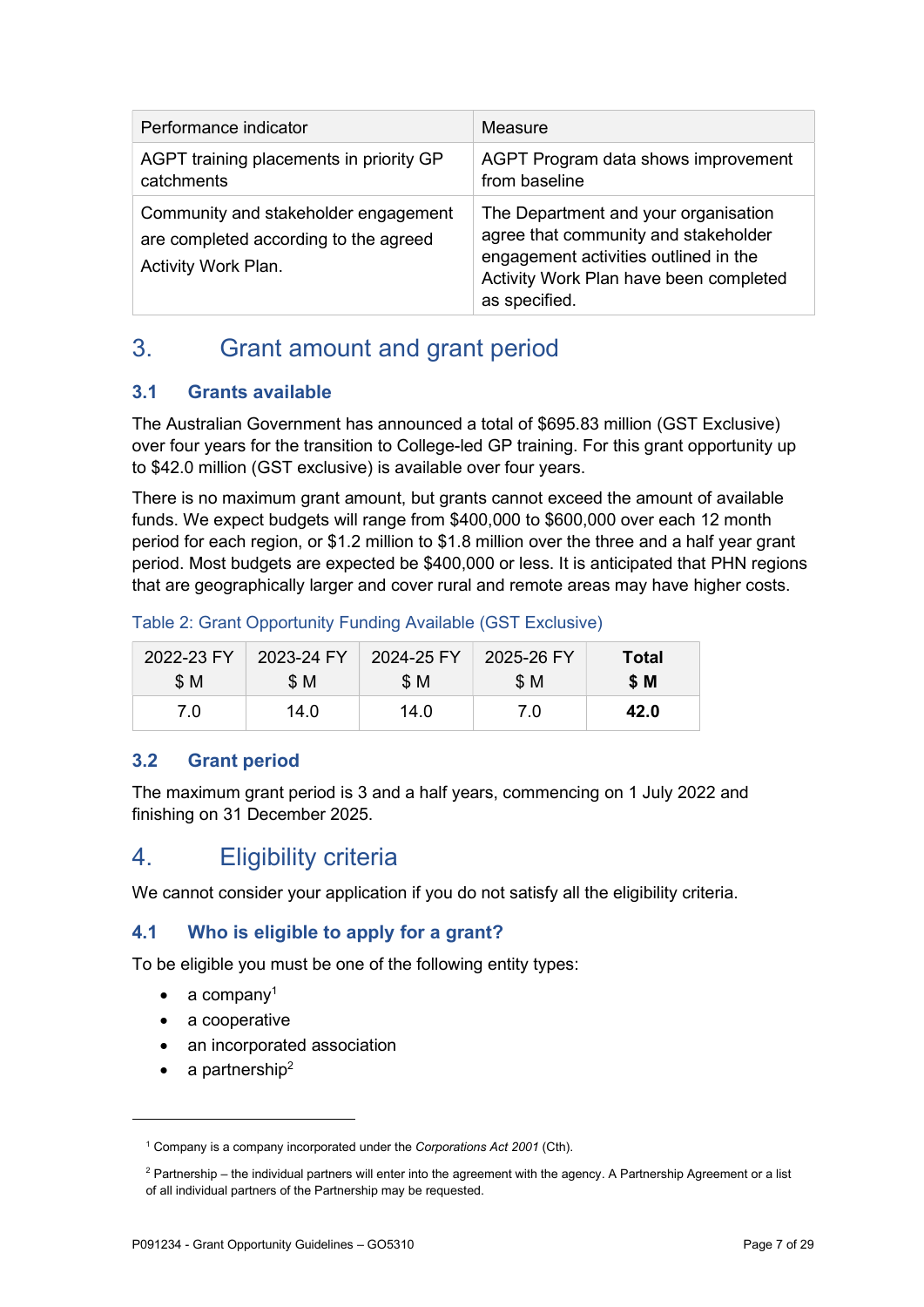- $\bullet$  Local Government<sup>3</sup>
- $\bullet$  an Indigenous corporation<sup>4</sup>
- a Commonwealth company
- a Corporate Commonwealth entity
- a Corporate State/Territory entity
- a non-corporate Commonwealth or State/Territory entity
- a non-corporate Commonwealth or State/Territory Statutory Authority
- a statutory entity.

If you are applying as a Trustee on behalf of a Trust<sup>5</sup>, the Trustee must be an eligible entity type as listed above.

Joint (consortium) applications are encouraged and are acceptable as long as you have a lead applicant/organisation (see section 7.2 for further details). The lead organisation must satisfy all of the eligibility criteria.

#### 4.1.1 Unincorporated Associations

Non-legal entities such as an Unincorporated Association may be able to receive funding where a legal parent organisation, or a legal entity connected to the Unincorporated Association, can enter into a legally binding agreement on its behalf. Alternatively, a person representing the Unincorporated Association can enter into the agreement and assume the legal liability.

## 4.2 Who is not eligible to apply for a grant?

You are not eligible to apply if you are:

- any organisation/entity type not included in section 4.1; and/or
- an organisation, or your project partner is an organisation, included on the National Redress Scheme's website on the list of 'Institutions that have not joined or signified their intent to join the Scheme'.

## 4.3 What qualifications, skills or checks are required?

The Department recognises the Government's response to the Royal Commission into Institutional Responses to Child Sexual Abuse, and the Commonwealth Child Safe Framework.

As such, the Department expects that all grant recipients comply with all Australian law relating to employing or engaging people who work or volunteer with children. This includes working with children checks and mandatory reporting; and the Department may request an annual statement of compliance with this requirement. If successful, these details will be outlined in the grant agreement.

<sup>&</sup>lt;sup>3</sup> Includes New South Wales local governments created as body politics.

<sup>4</sup>an Aboriginal and/or Torres Strait Islander Corporation registered under the Corporations (Aboriginal and /or Torres Strait Islander) Act 2006;

 $5$  Trusts are not legal entities in their own right – to be eligible, only the Trustee for the Trust can apply by providing the signed Trust Deed and any subsequent variations with the application form. Trustees must be an eligible entity type as stated in section 4.1. Both the Trust's and Trustee's details will be collected in the application form.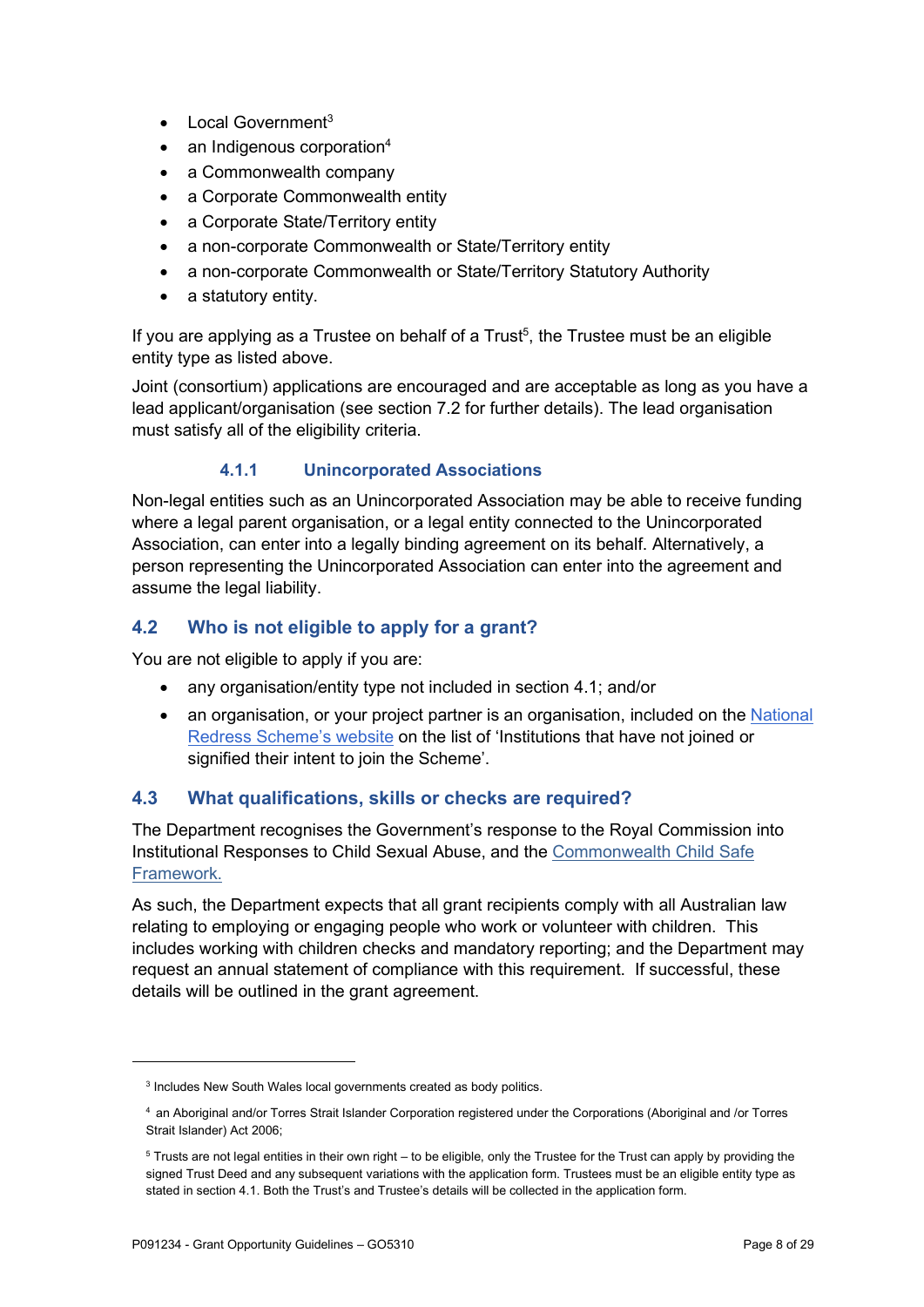## 5. What the grant money can be used for

## 5.1 Eligible grant activities

Eligible activities must directly relate to the grant opportunity and may include:

- Development of an approach to systematically gather information about local community needs and educational opportunities at local GP practices.
- A methodology for integrating existing Department of Health workforce information (from HeaDS UPP) with locally gathered information.
- Preparation of GP training planning and prioritisation reports, including data collection and analysis.
- Establishment of a governance framework for collaboration with key stakeholders (for example a Partnership Governance Model).
- Stakeholder management and engagement.
- Project management, including administrative activities relating to the grant.

## 5.2 Eligible locations

Grant activities will occur within PHN regions<sup>6</sup>. There are 31 PHN regions across Australia. Your application must specify the PHN region(s) where you propose to undertake the grant activity. You may apply for more than one PHN region.

PHN boundaries are well known and established and are used in Department of Health workforce data tools. Applicants should use the PHN locator map and the PHN contacts list to confirm PHN boundaries. The analysis required as part of this grant activity will primarily occur at the GP catchment level. Please see the list of GP catchments within each PHN region provided in Appendix A.

## 5.3 Eligible expenditure

You can only spend the grant on eligible expenditure you have incurred for eligible grant activities.

Not all expenditure on your grant activity may be eligible for grant funding. The Decision Maker makes the final decision on what is eligible expenditure and may give additional guidance on eligible expenditure if required.

You must incur the expenditure on your grant activities between the start date and end or completion date of your grant agreement for it to be eligible.

Eligible expenditure items include:

- salaries and related costs of professional and administrative support staff to deliver the grant
- administration and management functions integral to the support and overall achievement of the grant's objectives and outcomes
- governance and business processes to support delivery of the grant (development of guidelines, surveys, and data and reporting activities)

<sup>&</sup>lt;sup>6</sup> Department of Health, Your Local Primary Health Network, https://www.health.gov.au/initiatives-andprograms/phn/your-local-phn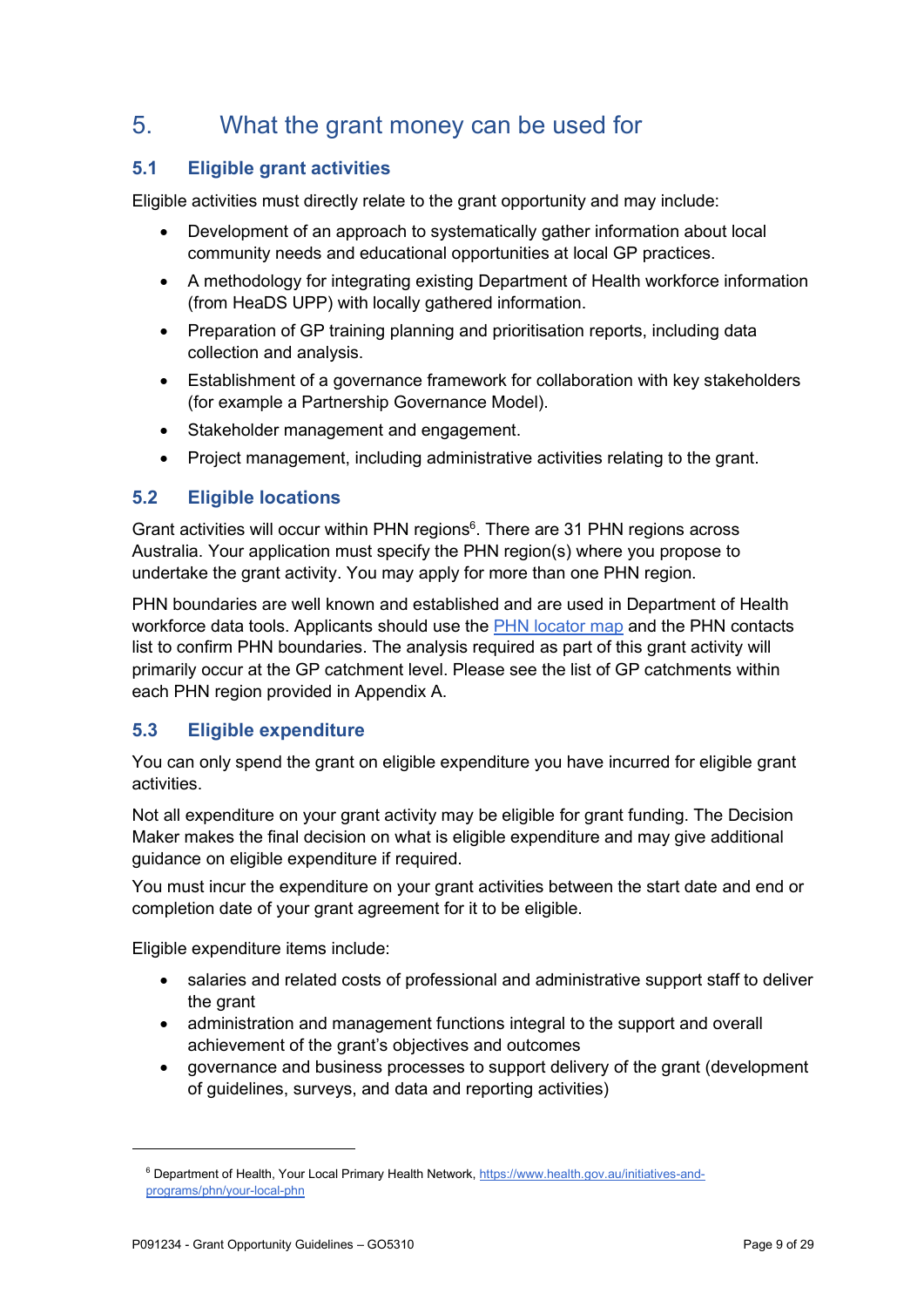- costs associated with stakeholder consultations, for example venue hire and catering
- local travel costs to undertake consultation or data gathering.

## 5.4 What the grant money cannot be used for

You cannot use the grant for the following costs:

- purchase of land
- major capital expenditure
- the covering of retrospective costs
- costs incurred in the preparation of a grant application or related documentation
- major construction/capital works
- overseas travel
- activities for which other Commonwealth, state, territory or local government bodies have primary responsibility
- arant activities outside of Australia
- the purchase or repair of equipment or motor vehicles, excluding routine maintenance, except where approved in writing by the Commonwealth and
- activities for which other Commonwealth, state, territory or local government bodies have primary responsibility.

## 6. The assessment criteria

You must address all of the following assessment criteria in the application. You should address criterion 1 and 2 **once**. You should address criterion 3 and 4 for each PHN region you are applying for.

The amount of detail and supporting evidence you provide in your application should be relative to the size, complexity and grant amount requested.

The Application Form includes character limits.

We will only award funding to applications that score Average against all assessment criteria, in the first instance.

#### Criterion 1: Alignment with grant opportunity objectives and outcomes

Describe how the grant activity contributes to the objectives and outcomes of the grant opportunity as described at Section 2.1 (Character limit: 6,000).

You should demonstrate this through identifying:

- how the activities proposed in your organisation's application align with the grant opportunity's objectives and outcomes and essential activity elements outlined in Appendix A.
- how your organisation will contribute to meeting the Outcomes Framework for the AGPT Program (included in Appendix A), in particular Outcome 2.
- if you propose to deliver the activity across multiple PHN regions, please briefly address how your approach is relevant across multiple regions and any benefits from delivering across multiple regions.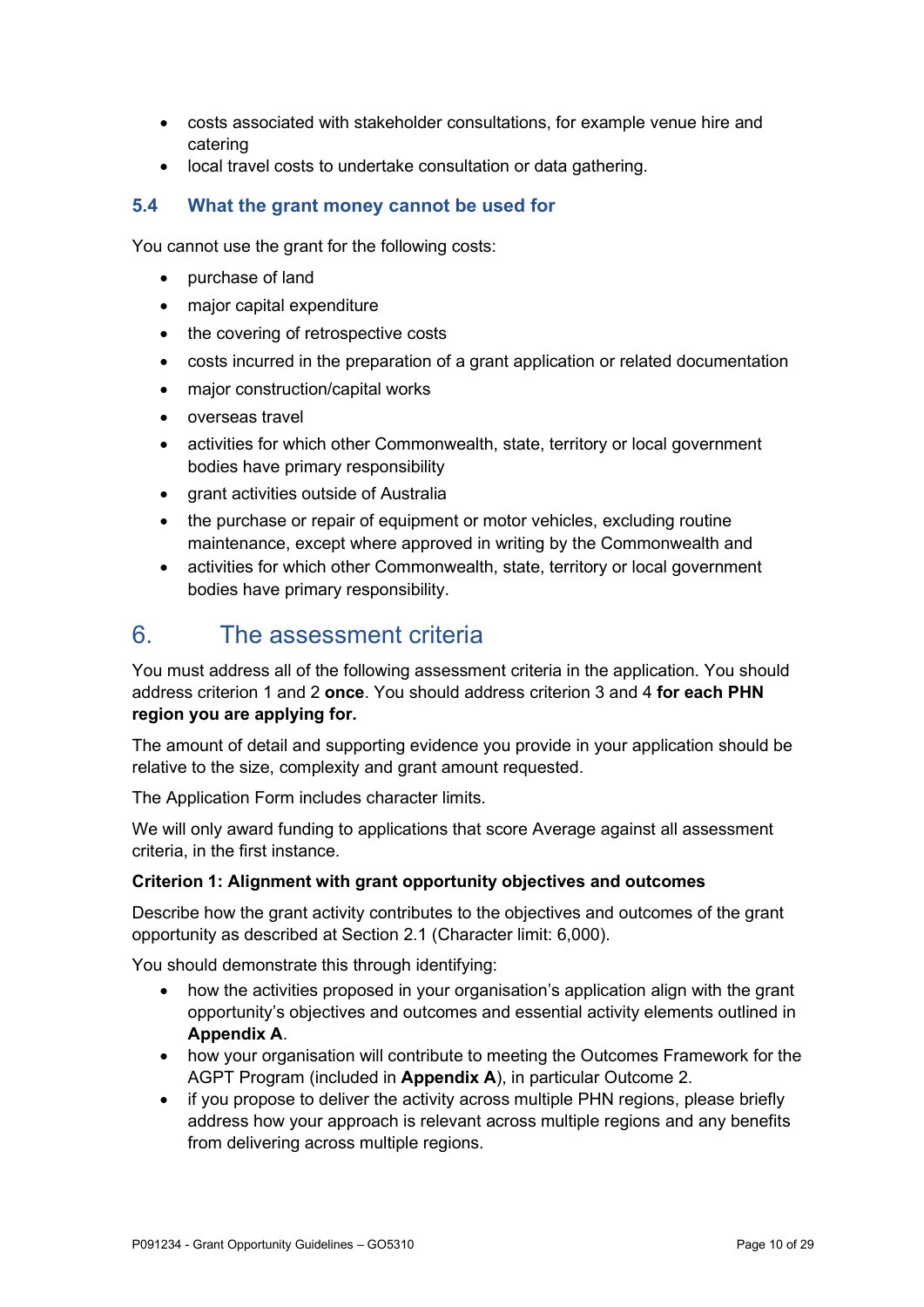You will be required to submit an activity work plan to detail activities to be undertaken in your response to this criterion. The activity workplan should include key stakeholder engagement activities.

### Criterion 2: Organisational capacity

Demonstrate the capacity of your organisation to deliver the proposed activities to ensure grant outcomes will be met. (Character limit: 3,500).

Your response should include details of:

- vour governance arrangement for the delivery of the activity including your organisational structure.
- if applicable, the organisational capacity of partner organisations including roles/responsibilities of the partner organisation and plans for collaboration.
- experience delivering similar activities.
- existing workforce and infrastructure for delivery of the proposed grant activities (including evidence of workforce size and experience levels, and the physical and other support facilities that will enable effective delivery and management of grant activities).

You will be required to submit the following documents in your response to this criterion:

- a proposed organisational chart and
- a risk management plan (see template on GrantConnect).

#### You must address criterion 3 and 4 for each PHN region you are applying for.

#### Criterion 3: Regional engagement and delivery

Describe how your organisation will engage with local stakeholders to develop robust advice tailored to the PHN region. (Character limit: 6000 per PHN region). Your response should include:

- your organisation (or consortium) existing workforce/footprint within the relevant PHN region.
- your (or your consortium) existing links with key stakeholders in the region.
- how your organisation will engage and collaborate with relevant stakeholders in the region to formulate robust advice, including generating local insights for GP catchments in the PHN region. Please include specific reference (but not be limited) to: PHNs, Rural Workforce Agencies, Jurisdictional Coordination Units and General Practice Colleges.
- if applying for multiple regions, key elements of your approach (if any) that will be tailored to the specific PHN region and why.

#### Criterion 4: Efficient, effective, economical and ethical use of relevant money

Describe how you will ensure the efficient and economical use of grant funds when delivering your activities. (Character limit: 3,500).

You will be required to submit an indicative activity budget for each PHN region.

## 7. How to apply

Before applying, you must read and understand these guidelines and the Application Form.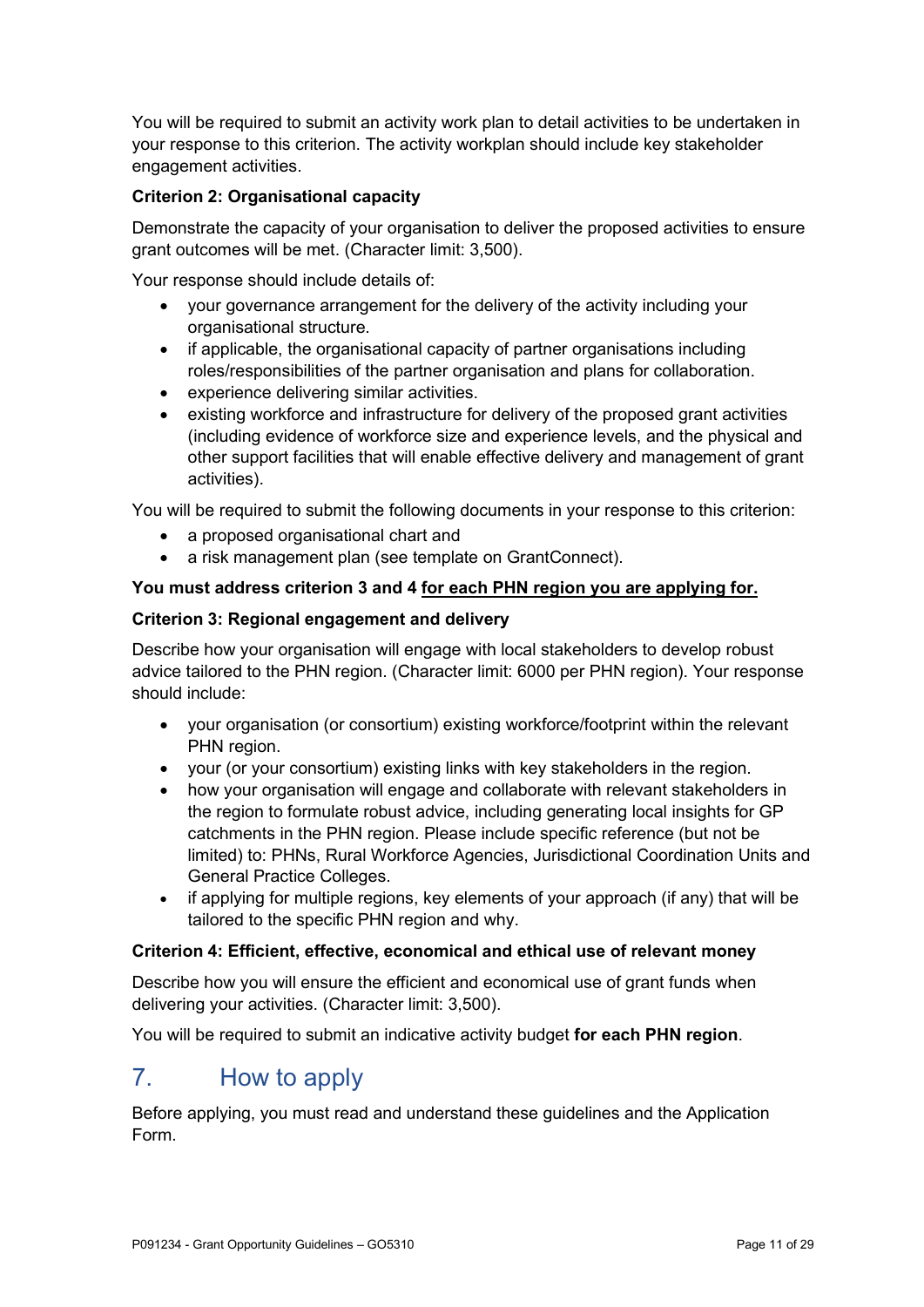These documents are found on GrantConnect. Any alterations and addenda<sup>7</sup> will be published on GrantConnect and by registering on this website, you will be automatically notified of any changes. GrantConnect is the authoritative source for grants information.

To apply you must:

- complete the Application Form on GrantConnect
- provide all the information requested
- address all eligibility criteria and assessment criteria
- include all necessary attachments and
- submit your application using the Online Application Form Link and do this by the closing date and time as specified on GrantConnect.

You are responsible for ensuring that your application is complete and accurate. Giving false or misleading information is a serious offence under the *Criminal Code 1995* and we will investigate any false or misleading information and may exclude your application from further consideration

If you find an error in your application after submitting it, you should contact us immediately on grant.atm@health.gov.au or call (02) 6289 5600. We do not have to accept any additional information, nor requests from you to correct your application after the closing time.

You cannot change your application after the closing date and time.

If we find an error or information that is missing, we may ask for clarification or additional information from you that will not change the nature of your application. However, we can refuse to accept any additional information from you that would change your submission after the application closing time.

You should keep a copy of your application and any supporting documents.

You will receive automatic acknowledgement via email of your online application form submission. If you need further guidance around the application process or are unable to submit your application via the online link, please contact us at Grant.ATM@health.gov.au or by calling (02) 6289 5600.

## 7.1 Attachments to the application

We require the following documents with your application:

- an activity work plan that includes stakeholder engagement
- a proposed organisational chart
- a risk management plan
- an indicative budget for each PHN region you are applying for.

Please note: Each attachment must not exceed 2Mb and maximum number of attachments for each application is five.

<sup>&</sup>lt;sup>7</sup> Alterations and addenda include but are not limited to: corrections to currently published documents, changes to close times for applications, Questions and Answers (Q&A) documents and Frequently Asked Questions (FAQ) documents.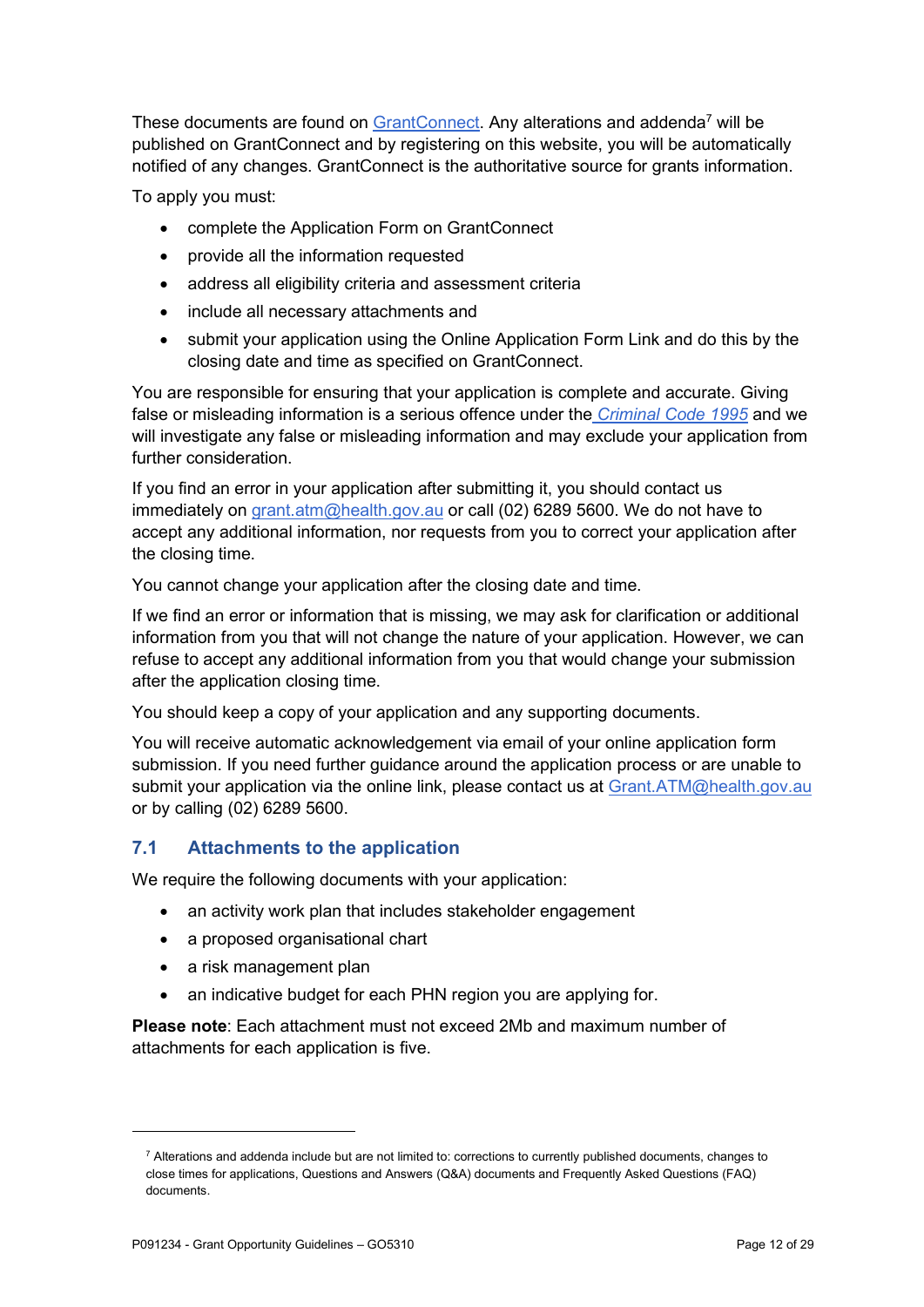Multiple files/documents should be scanned into a single document. Compressed or zip files are not accepted. File names must be unique and not include foreign characters.

If you do not attach the requested documents, your application may not progress further in the process.

You must attach supporting documentation to the Application Form in line with the instructions provided within the form. You should only attach requested documents. We will not consider information in attachments that we do not request.

## 7.2 Joint (consortium) applications

We recognise that some organisations may want to join as a group to deliver a grant activity. In these circumstances, you must appoint a 'lead organisation'.

Only the lead organisation will enter into a grant agreement with the Department and will be responsible for submitting an application on behalf of the consortium. The lead organisation must have the authority to do so on behalf of consortium members.

The application must identify all other members of the proposed group and a formal agreement must be in place between all consortium members and provided to the Department in the form of a letter of support as part of your application.

Each letter of support should include:

- details of the partner organisation
- a brief overview of the partner organisation's proposed role
- details of a nominated management level contact officer.

It is the responsibility of the lead organisation to ensure that all parties and subcontractors comply with the relevant aspects of the written agreement.

#### 7.3 Timing of grant opportunity processes

You must submit an application between the published opening and closing dates.

If you are successful, we expect you will be able to commence your grant activity around July 2022.

#### Table 2: Expected timing for this grant opportunity

| Activity                                   | <b>Expected Timeframe</b> |
|--------------------------------------------|---------------------------|
| Open on GrantConnect                       | 9 weeks                   |
| Assessment of applications                 | 4 weeks                   |
| Approval of outcomes of selection process  | 4 weeks                   |
| Negotiations and award of grant agreements | 1-3 weeks                 |
| Notification to unsuccessful applicants    | 2 weeks                   |
| Earliest start date of grant activity      | <b>July 2022</b>          |
| End date of grant activity or agreement    | 31 December 2025          |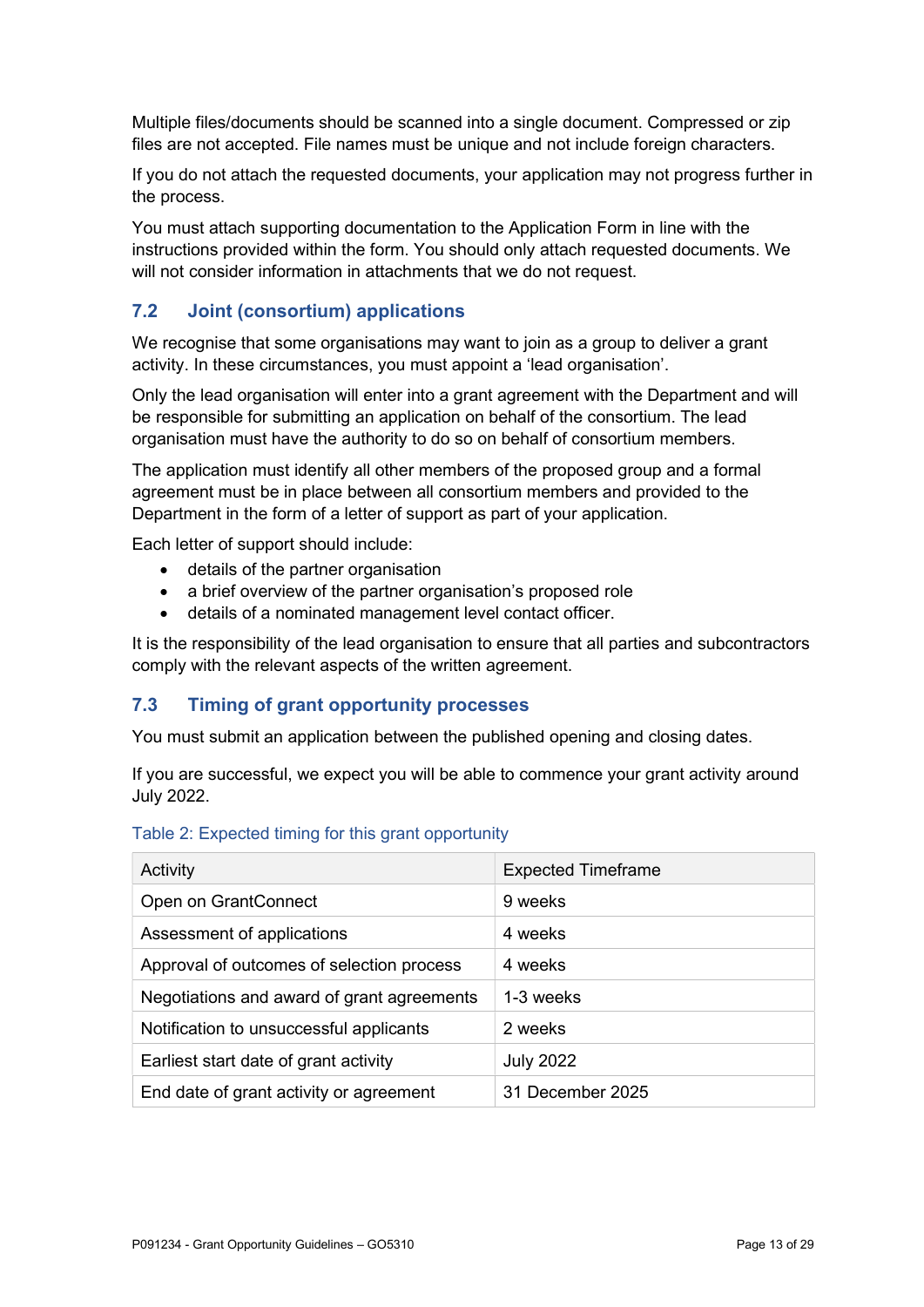## 7.4 Questions during the application process

If you have questions relating to clarification of information of the available grant, technical issues or process during the application period, please contact grant.atm@health.gov.au. The Department will respond to emailed questions within three working days.

Questions close five full days before the end of the application period. This allows the Department to disseminate information to applicants with sufficient time for the applicant to consider the impact of the response on their application.

Requests for clarification may form the basis of a response that will be posted on the GrantConnect website in Frequently Asked Questions document relating to this grant opportunity. Any questions will be de-identified. Registered applicants will be notified of updates to the documents via email from the GrantConnect website.

The Department cannot assist you to address assessment criteria, determine eligibility or complete your application.

## 8. The grant selection process

## 8.1 Assessment of grant applications

We first review your application against the eligibility criteria in Section 4.

Only eligible applications will move to the next stage. We consider eligible applications through an open competitive grant process.

We will then assess your application against the assessment criteria (see Section 6). We consider your application on its merits and against other applications, based on:

- how well it meets the criteria
- how it compares to other applications and
- whether it provides value with relevant money. $8$

We will rate your application using the Assessment Criteria Scoring Matrix.

#### Table 3: Assessment Criteria Scoring Matrix

| Rating (for individual criterion)                                                                                 | Score |
|-------------------------------------------------------------------------------------------------------------------|-------|
| <b>Excellent</b> – response to this criterion, including all sub-criteria, exceeds<br>expectations.               | 5     |
| <b>Good</b> – response to this criterion addresses all or most sub-criteria to a<br>higher than average standard. | 4     |
| <b>Average</b> – response against this criterion meets most sub-criteria to an<br>average but acceptable level.   | 3     |
| <b>Poor</b> – poor claims against this criterion, but may meet some sub-<br>criteria.                             | 2     |

<sup>&</sup>lt;sup>8</sup> See Glossary for the definition of 'relevant money'.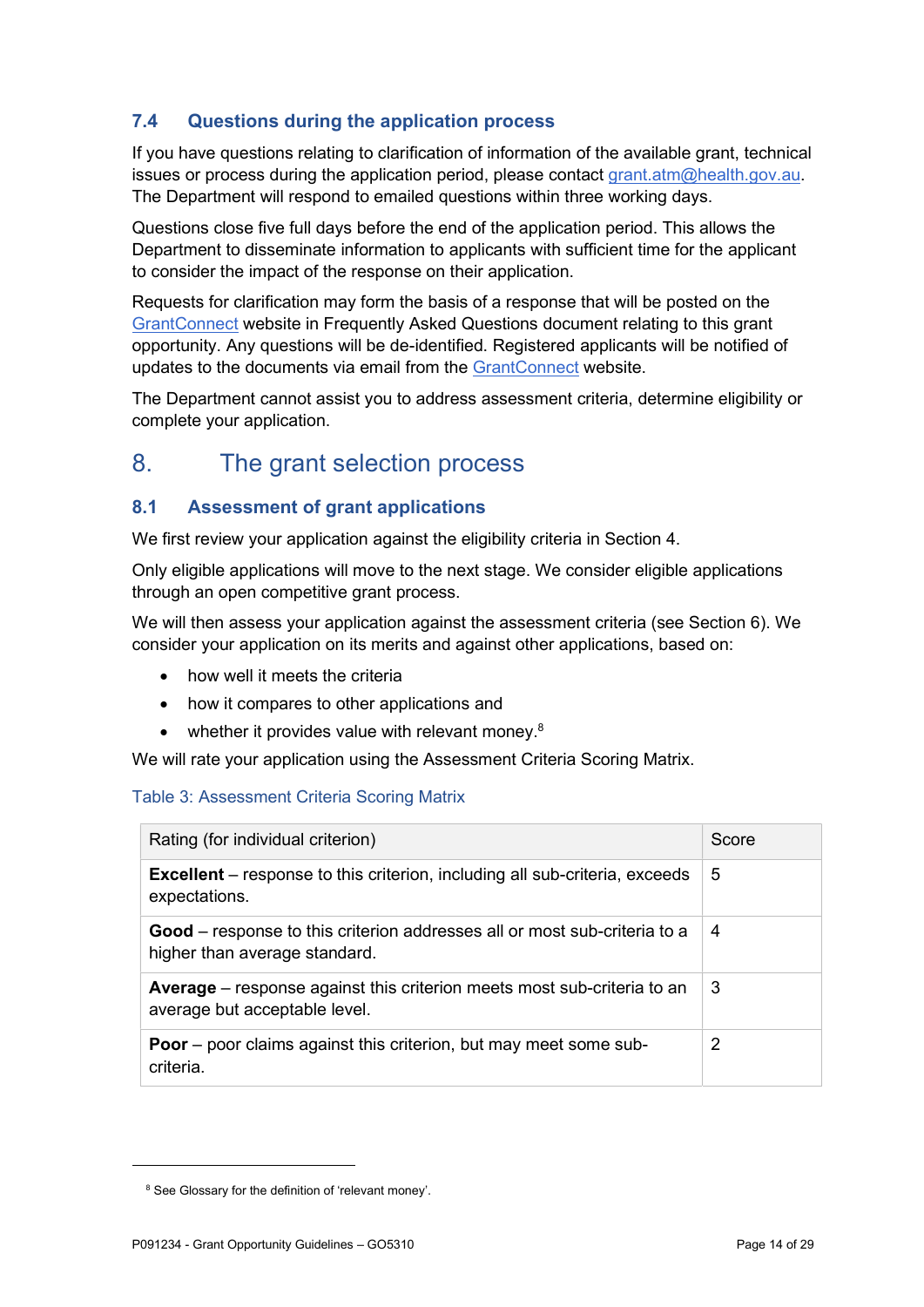| <b>Does not meet criterion at all</b> – response to this criterion does not |  |
|-----------------------------------------------------------------------------|--|
| meet expectations or insufficient or no information to assess this          |  |
| criterion.                                                                  |  |

Because you can apply to deliver activities across more than one PHN region, grants will not be awarded to applications with the largest total score but based on an assessment of the relative merit against regionally-focussed criteria 3 and 4. A score out of 5 will be applied to each of the four assessment criteria. You will only need to address criterion 1 and 2 once. You are required to address criterion 3 and 4 for each PHN region you are applying for. This means that you will only receive a score for criterion 1 and 2 for your application, and will receive a score for criterion 3 and 4 for each PHN region you apply for.

When assessing the extent to which the application represents value for money<sup>9</sup>, we will have regard to:

- the overall objective/s to be achieved in providing the grant
- the extent to which the evidence in the application demonstrates that it will contribute to meeting the outcomes/objectives
- the relative value of the grant sought
- the extent to which the geographic location of the application matches identified priorities and
- how the grant activities will target groups or individuals.

## 8.2 Who will assess applications?

The Department will establish assessment team(s) to assess eligible and compliant applications.

The assessment team may comprise staff from across the Department and could include contractors/consultants who will undertake training to ensure consistency in assessment.

After applications are assessed, they will be quality assured and referred to an assessment committee for further consideration, including value for money. The assessment committee will be made up of staff within the Health Training Branch of the department and may include representatives from other areas of the department and from outside of the department, as appropriate.

We may ask external experts/advisors to inform the assessment process. Any expert/advisor, who is not a Commonwealth Official, will be required/expected to perform their duties in accordance with the CGRGs.

The assessment committee may seek additional information about you or your application. They may do this from within the Commonwealth, even if the sources are not nominated by you, as referees. The assessment committee may also consider information about you that is available through the normal course of business.

The assessment committee recommends to the Decision Maker which applications to approve for a grant.

<sup>&</sup>lt;sup>9</sup> See Glossary for the definition of 'value for money'.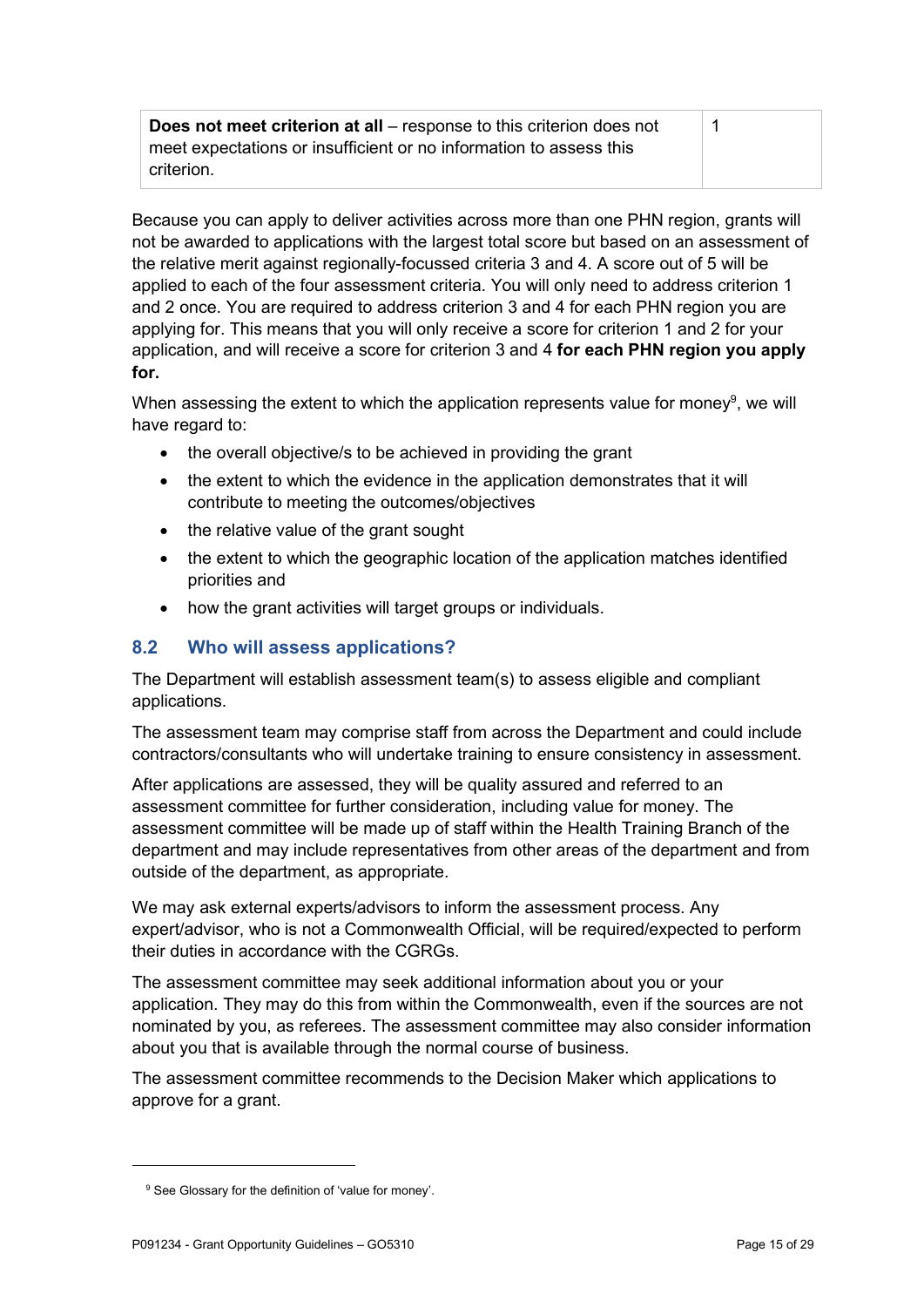## 8.3 Who will approve grants?

The Assistant Secretary, Health Training Branch (the Decision Maker) decides which grant(s) to approve taking into account the recommendations of the assessment committee/expert panel and the availability of grant funds for the purposes of the grant opportunity.

The Decision Maker's decision is final in all matters, including:

- the approval of the grant
- the grant funding amount to be awarded and
- the terms and conditions of the grant.

There is no appeal mechanism for decisions to approve or not approve a grant.

## 9. Notification of application outcomes

We will advise you of the outcome of your application in writing. If you are successful, we will advise you of any specific conditions attached to the grant.

The Department will provide general feedback about the quality of applications after completion of the assessment process. General feedback will be published on the Department of Health website.

## 9.1 Further grant opportunities

If there are not enough suitable applications to meet the program's objectives, the Department may consider undertaking a subsequent targeted grant opportunity.

## 10. Successful grant applications

## 10.1 The grant agreement

You must enter into a legally binding grant agreement with the Commonwealth. We use two types of grant agreements in this program. Our selection will depend on the size and complexity of your grant activities.

Each agreement has general terms and conditions that cannot be changed. Sample grant agreements are available on the Department of Finance's website. We will use a schedule to outline the specific grant requirements.

We must execute a grant agreement with you before we can make any payments. We are not responsible for any of your expenditure until a grant agreement is executed. If you choose to start your grant activities before you have an executed grant agreement, you do so at your own risk.

Your grant agreement may have specific conditions determined by the assessment process or other considerations made by the Decision Maker. We will identify these in the agreement.

The Commonwealth may recover grant funds if there is a breach of the grant agreement.

#### Standard Grant Agreement

We will use a standard grant agreement.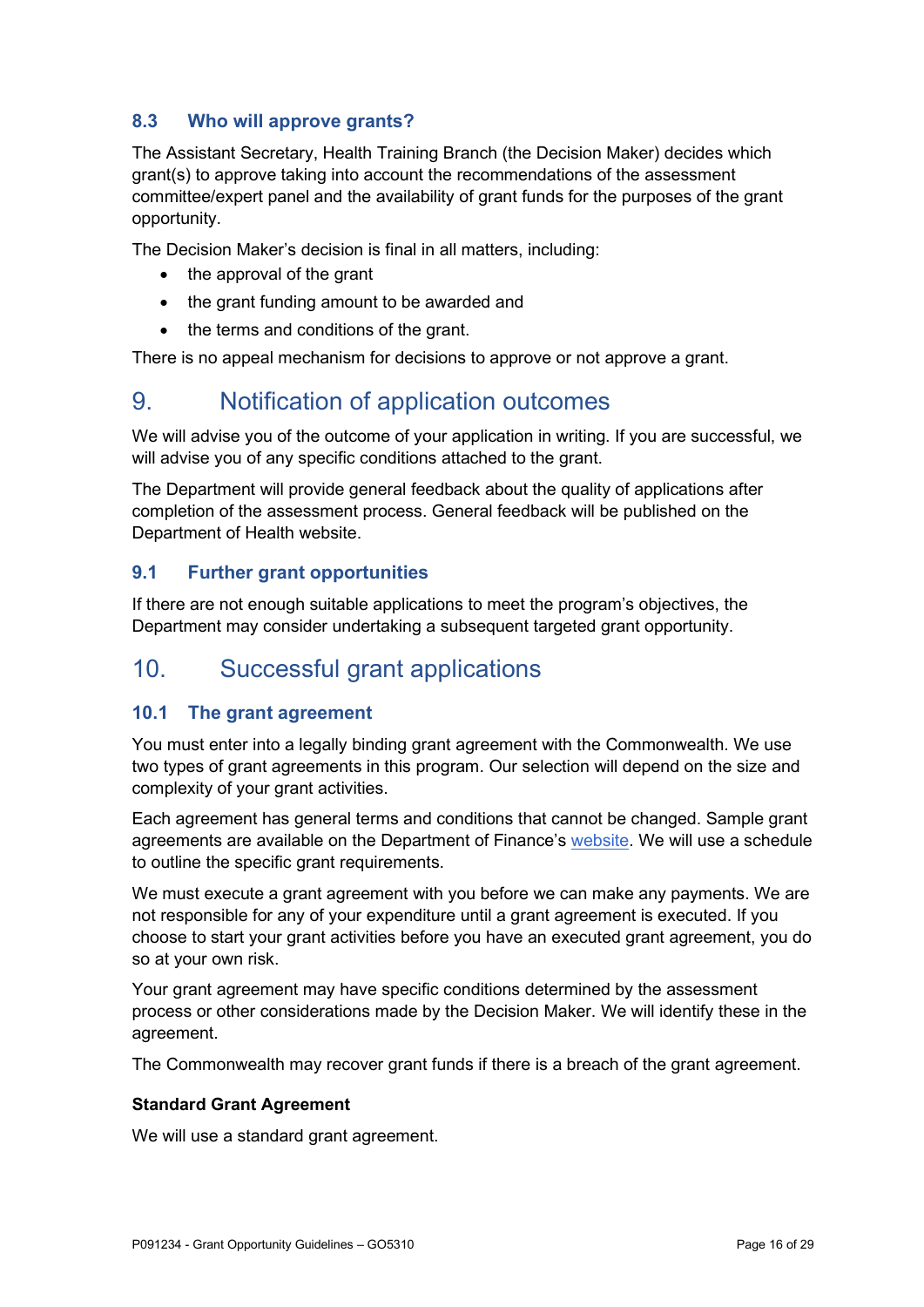You will have 20 days from the date of a written offer to execute this grant agreement with the Commonwealth ('execute' means both you and the Commonwealth have signed the agreement). During this time, we will work with you to finalise details.

The offer may lapse if both parties do not sign the grant agreement within this time. Under certain circumstances, we may extend this period. We base the approval of your grant on the information you provide in your application.

You may request changes to the grant agreement. However, we will review any required changes to these details to ensure they do not impact the grant as approved by the Decision Maker.

## 10.2 Specific legislation, policies and industry standards

Whilst you are required to be compliant with all relevant laws and regulations, you may be requested to demonstrate compliance with the following legislation/policies/industry standards:

## 10.2.1 The Multicultural Access and Equity Policy

The Multicultural Access and Equity Policy obliges Australian Government agencies to ensure that cultural and linguistic diversity is not a barrier for people engaging with government and accessing services to which they are entitled. For example, providing access to language services where appropriate.

#### 10.2.2 Commonwealth Child Safe Framework

The Royal Commission into Institutional Responses to Child Sexual Abuse highlighted the need for organisations to adopt child safe practices including appropriate screening of staff, mandatory reporting and adoption of the National Principles for Child Safe Organisations. The Australian Government committed to a new Commonwealth-wide framework to protect children and young people it is responsible for – the Commonwealth Child Safe Framework (CCSF).

The Australian Government is considering appropriate ways to apply the requirements of the CCSF to grant recipients. A child safety clause is likely to be included in a grant agreement where the Commonwealth considers the grant is for:

- services directly to children; or
- activities that involve contact with children that is a usual part of, and more than incidental to, the grant activity.

A child safety clause may also be included in the grant agreement if the Commonwealth considers the grant activity involves children more broadly.

The successful applicant will be required to comply with all child safety obligations included in the grant agreement published with this grant opportunity or notified to the successful applicant prior to execution of the grant agreement.

Irrespective of the child safety obligations in the grant agreement, you must always comply with your state and territory legislative requirements for working with children and mandatory reporting.

The Australian Government has commissioned the Australian Human Rights Commission to develop a series of tools and resources to assist organisations to implement the National Principles for Child Safe Organisations.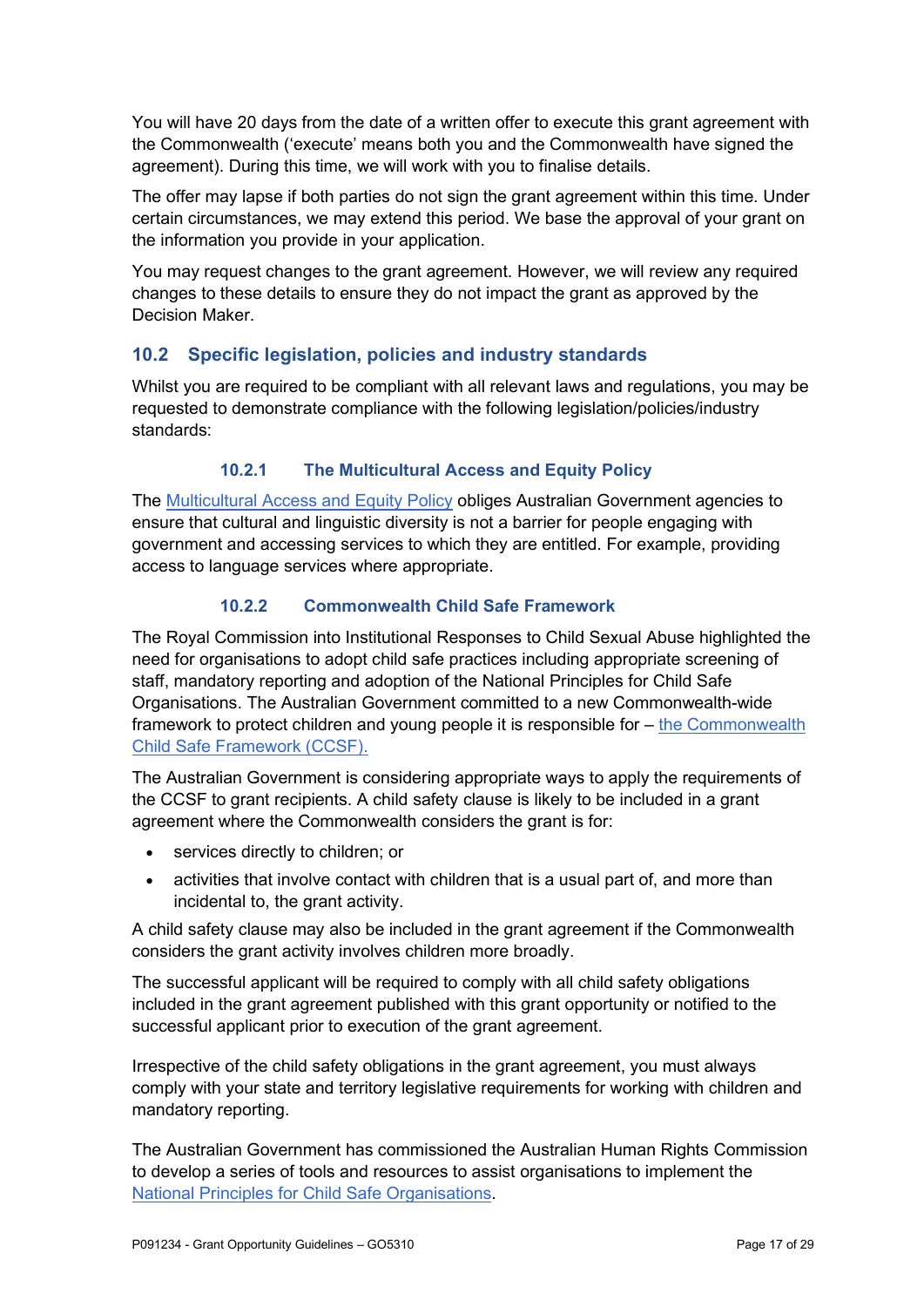#### 10.2.3 National Redress Scheme

The National Redress Scheme for Institutional Child Sexual Abuse Grant Connected Policy makes non-government institutions named in applications to the Scheme, or in the Royal Commission into Institutional Responses to Child Sexual Abuse that do not join the Scheme, ineligible for future Australian Government grant funding. The National Redress Scheme Grant Connected Policy came into effect on 1 January 2021.

### 10.3 How we pay the grant

The grant agreement will state the:

- maximum grant amount to be paid
- any in-kind contributions you will make
- any financial contribution provided by a third party.

We will not exceed the maximum grant amount under any circumstances. If you incur extra costs, you must meet them yourself.

#### Progress payments

We will make payments according to an agreed schedule set out in the grant agreement. Payments are subject to satisfactory progress on the grant activity or project.

#### 10.4 Grants Payments and GST

Payments will be GST Exclusive. If you are registered for the Goods and Services Tax (GST), where applicable, we will add GST to your grant payment and issue you with a Recipient Created Tax Invoice.

Grants are assessable income for taxation purposes, unless exempted by a taxation law. We recommend you seek independent professional advice on your taxation obligations or seek assistance from the Australian Taxation Office. We do not provide advice on your particular taxation circumstances.

## 11. Announcement of grants

If successful, your grant will be listed on the GrantConnect website 21 calendar days after the date of effect as required by Section 5.3 of the CGRGs.

## 12. How we monitor your grant activity

## 12.1 Keeping us informed

You should let us know if anything is likely to affect your grant activity or organisation.

We need to know of any key changes to your organisation or its business activities, particularly if they affect your ability to complete your grant, carry on business and pay debts due.

You must also inform us of any changes to your:

- name
- addresses
- nominated contact details and
- bank account details.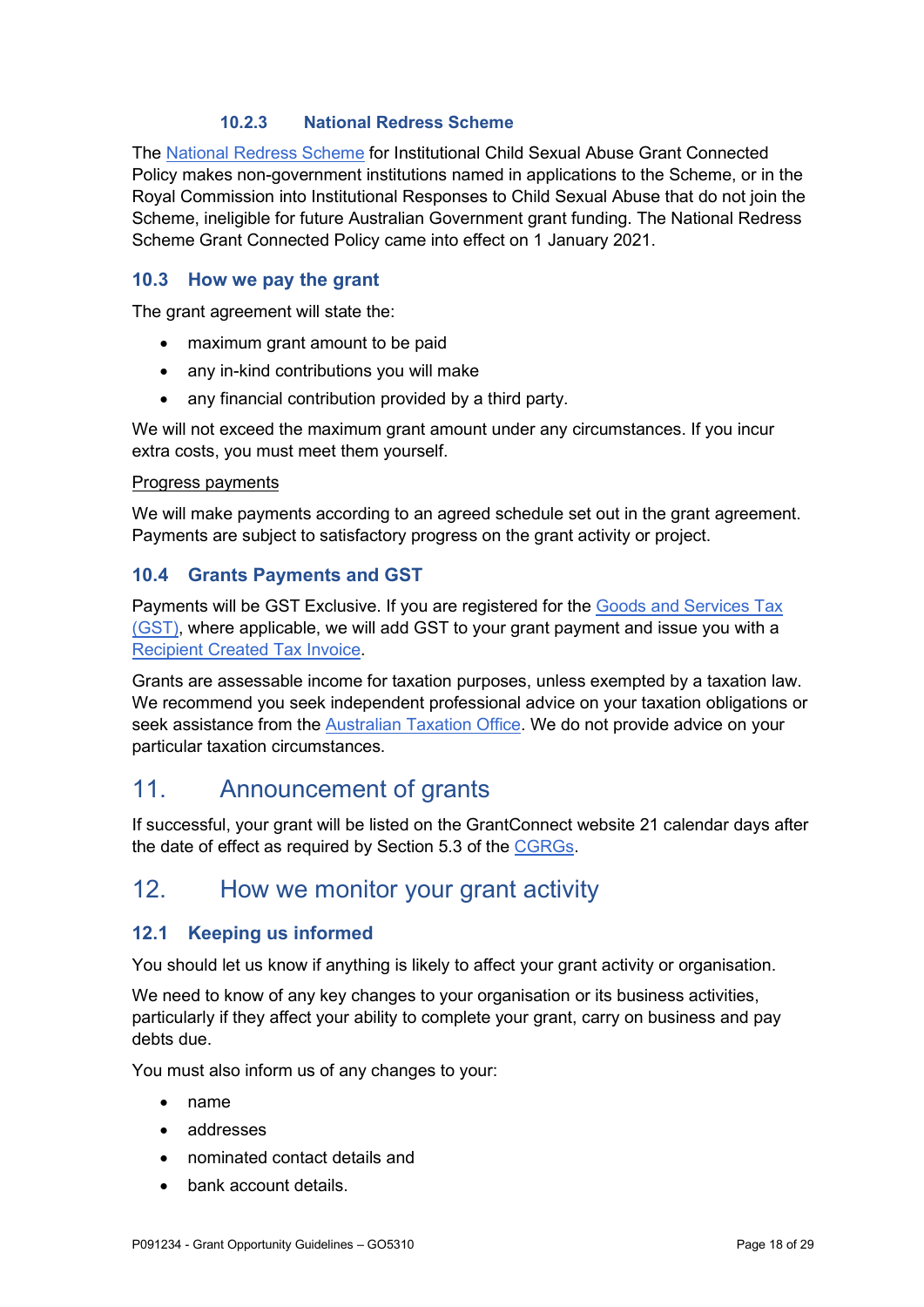If you become aware of a breach of terms and conditions under the grant agreement, you must contact us immediately.

You must notify us of events relating to your grant and provide an opportunity for the Minister or their representative to attend.

## 12.1.1 COVID-19

As a result of COVID-19, organisations may need to identify alternative methods of service delivery. The Department will support flexibility in the delivery of planned services to enable contracted organisations to adapt to the changing environment. The Department will be considered in its approach to reporting over this time and be flexible in reporting requirements under the terms of the Schedule.

## 12.2 Reporting

You must submit reports in line with the grant agreement. We will provide sample templates for these reports as appendices in the grant agreement. We will expect you to report on:

- progress against agreed grant activity milestones and outcomes
- contributions of participants directly related to the grant activity
- expenditure of the grant.

The amount of detail you provide in your reports should be relative to the size, complexity and grant amount.

We will monitor progress by assessing reports you submit and may conduct site visits or request records to confirm details of your reports if necessary. Occasionally we may need to re-examine claims, seek further information or request an independent audit of claims and payments.

#### Activity Work Plan

An Activity Work Plan must be submitted by the relevant report due date (you can submit reports ahead of time if you have completed relevant activities) and include:

- Activity Work Plan (outline the planned actions, objectives and milestones for the Activity listed for the upcoming year)
- Forward budget.

#### Progress reports

Progress reports must:

- include evidence of your progress towards completion of agreed activities and outcomes
- show the total eligible expenditure incurred to date
- include evidence of expenditure and
- be submitted by the report due date (you can submit reports ahead of time if you have completed relevant activities).

We will only make grant payments when we receive satisfactory progress reports.

You must discuss any reporting delays with us as soon as you become aware of them.

#### Ad-hoc reports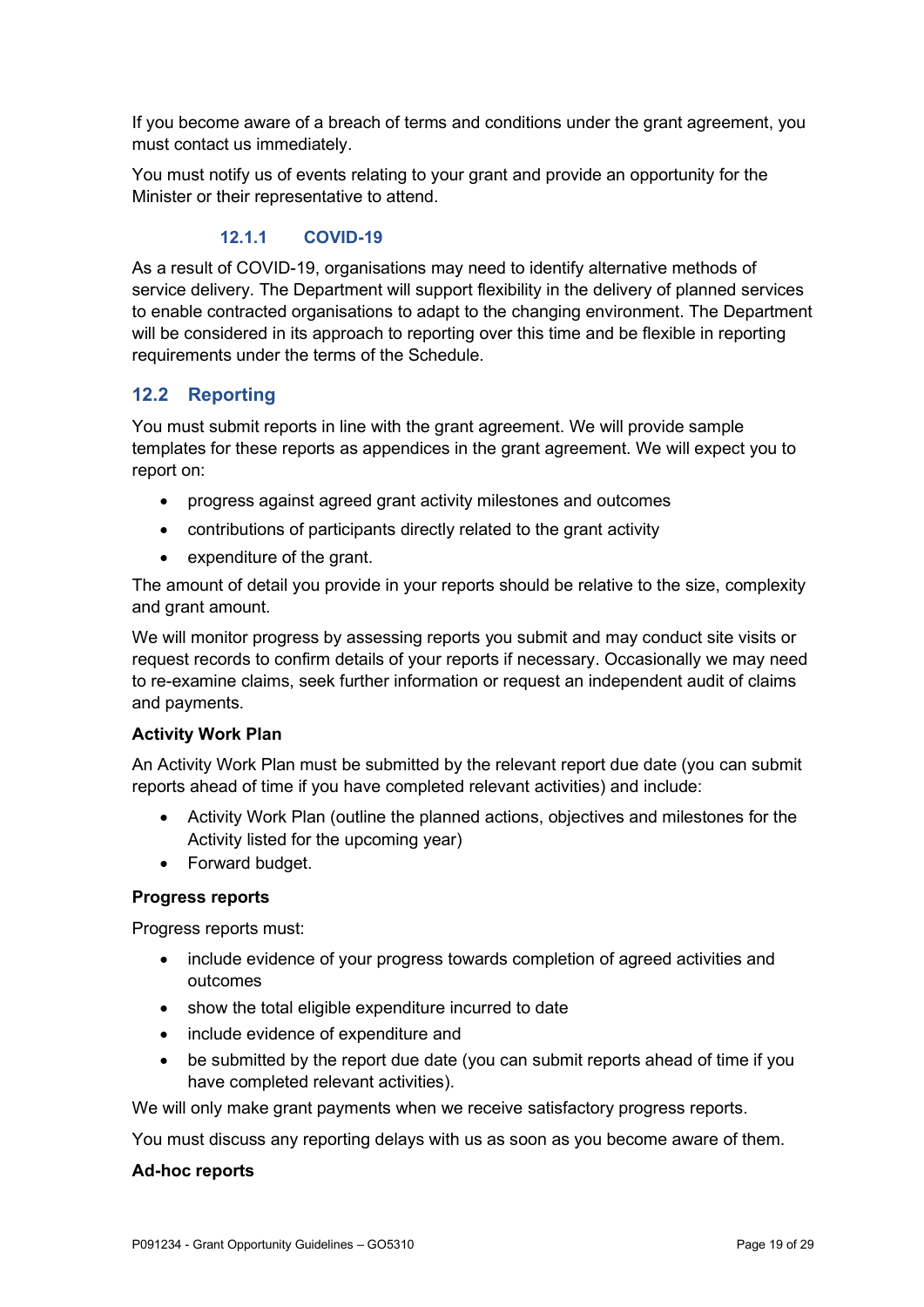We may ask you for ad hoc reports on your grant. This may be to provide an update on progress, or any significant delays or difficulties in completing the grant activity.

#### Final report

When you complete the grant activity, you must submit a final report.

Final reports must:

- identify if and how outcomes have been achieved
- include the agreed evidence as specified in the grant agreement;
- identify the total eligible expenditure incurred and
- be submitted within 60 days of completion in the format provided in the grant agreement.

## 12.3 Financial acquittal report

We may ask you to provide a non-audited financial acquittal report. A financial acquittal report will verify that you spent the grant in accordance with the grant agreement and declare unspent funds.

## 12.4 Grant agreement variations

We recognise that unexpected events may affect your progress. In these circumstances, you can request a variation to your grant agreement. You can request a variation to your grant agreement, including:

- changing milestones
- extending the timeframe for completing the grant
- changing key performance indicators
- changing grant activities and
- reducing grant funds.

Proposed changes to the grant agreement must be provided in writing before the grant agreement end date. You can request a variation by contacting your Funding Arrangement Manager for further information.

You should not assume that a variation request will be successful. We will consider your request based on provisions in the grant agreement and the likely impact on achieving outcomes.

## 12.5 Compliance visits

We may visit you during or at the completion of your grant activity to review your compliance with the grant agreement. We will provide you with reasonable notice of any compliance visit.

## 12.6 Record keeping

We may also inspect the records you are required to keep under the grant agreement.

## 12.7 Evaluation

We will evaluate the grant opportunity to measure how well the outcomes and objectives have been achieved. We may use information from your application and reports for this purpose. We may also interview you, or ask you for more information to help us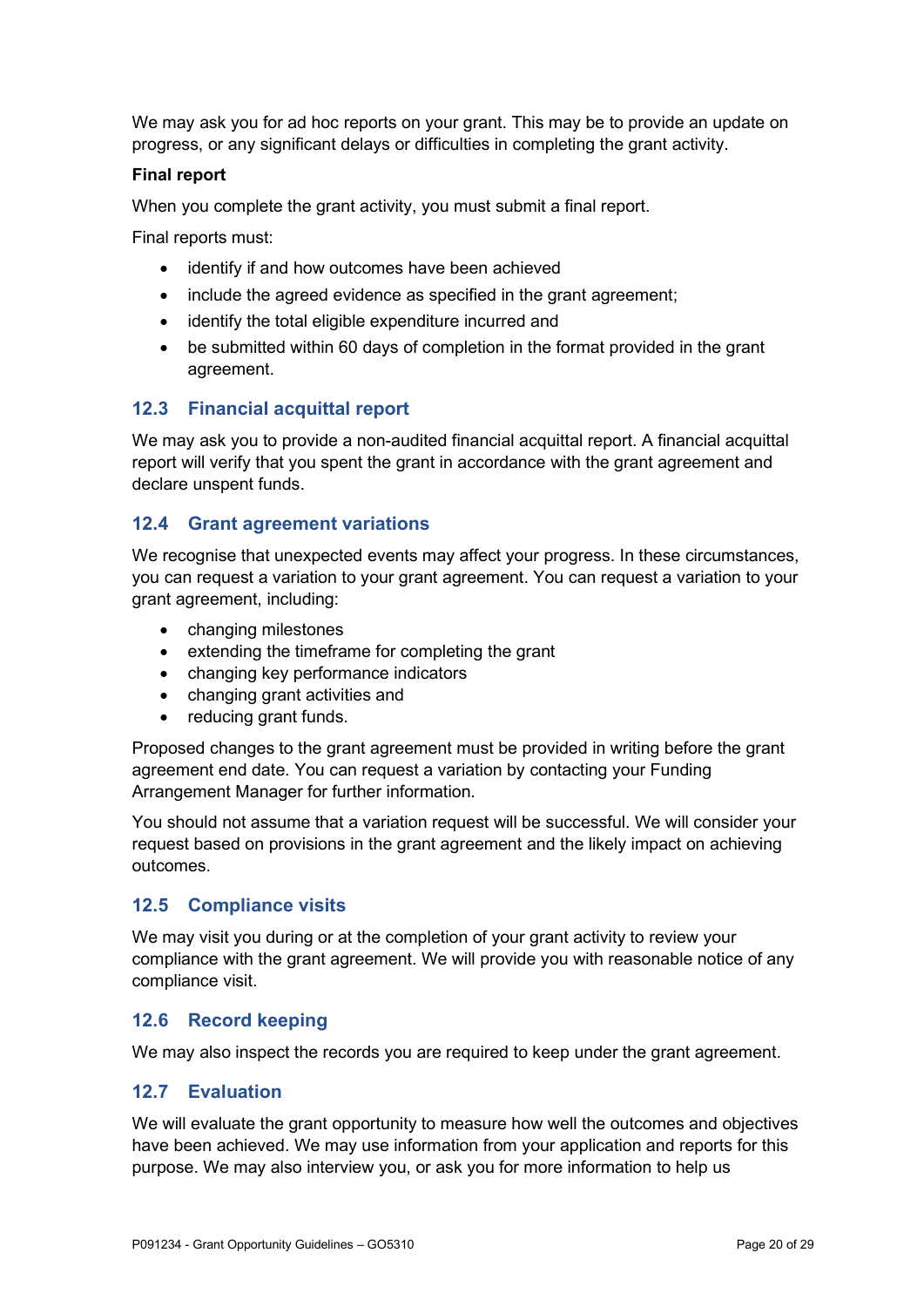understand how the grant impacted you and to evaluate how effective the program was in achieving its outcomes.

We may contact you after you finish your grant for more information to assist with this evaluation.

## 12.8 Acknowledgement

The program logo should be used on all materials related to grants under the program. Whenever the logo is used, the publication must also acknowledge the Commonwealth as follows:

'This General Practice Training initiative is funded by the Australian Government.'

## 13. Probity

The Australian Government will make sure that the grant opportunity process is fair, according to the published guidelines, incorporates appropriate safeguards against fraud, unlawful activities and other inappropriate conduct, and is consistent with the CGRGs.

## 13.1 Enquiries and feedback

The Department's Complaint Handling Process applies to complaints about this grant opportunity. All complaints about a grant process must be provided in writing.

Any questions you have about grant decisions for this grant opportunity should be sent to grant.atm@health.gov.au with the word 'Complaint' clearly marked in the subject line.

If you do not agree with the way the Department has handled your complaint, you may complain to the Commonwealth Ombudsman. The Ombudsman will not usually look into a complaint unless the matter has first been raised directly with the relevant Commonwealth entity.

The Commonwealth Ombudsman can be contacted on:

 Phone (Toll free): 1300 362 072 Email: ombudsman@ombudsman.gov.au Website: Commonwealth Ombudsman

## 13.2 Conflicts of interest

Any conflicts of interest could affect the performance of the grant opportunity or program. There may be a conflict of interest, or perceived conflict of interest, if the Department's staff, any member of a committee, an advisor, and/or you or any of your personnel:

- has a professional, commercial or personal relationship with a party who is able to influence the application selection process, such as an Australian Government officer
- has a relationship with or interest in, an organisation, which is likely to interfere with or restrict the applicants from carrying out the proposed activities fairly and independently or
- has a relationship with, or interest in, an organisation from which they will receive personal gain because the organisation receives a grant under the grant program/ grant opportunity.

You will be asked to declare, as part of your application, any perceived or existing conflicts of interests or that, to the best of your knowledge, there is no conflict of interest.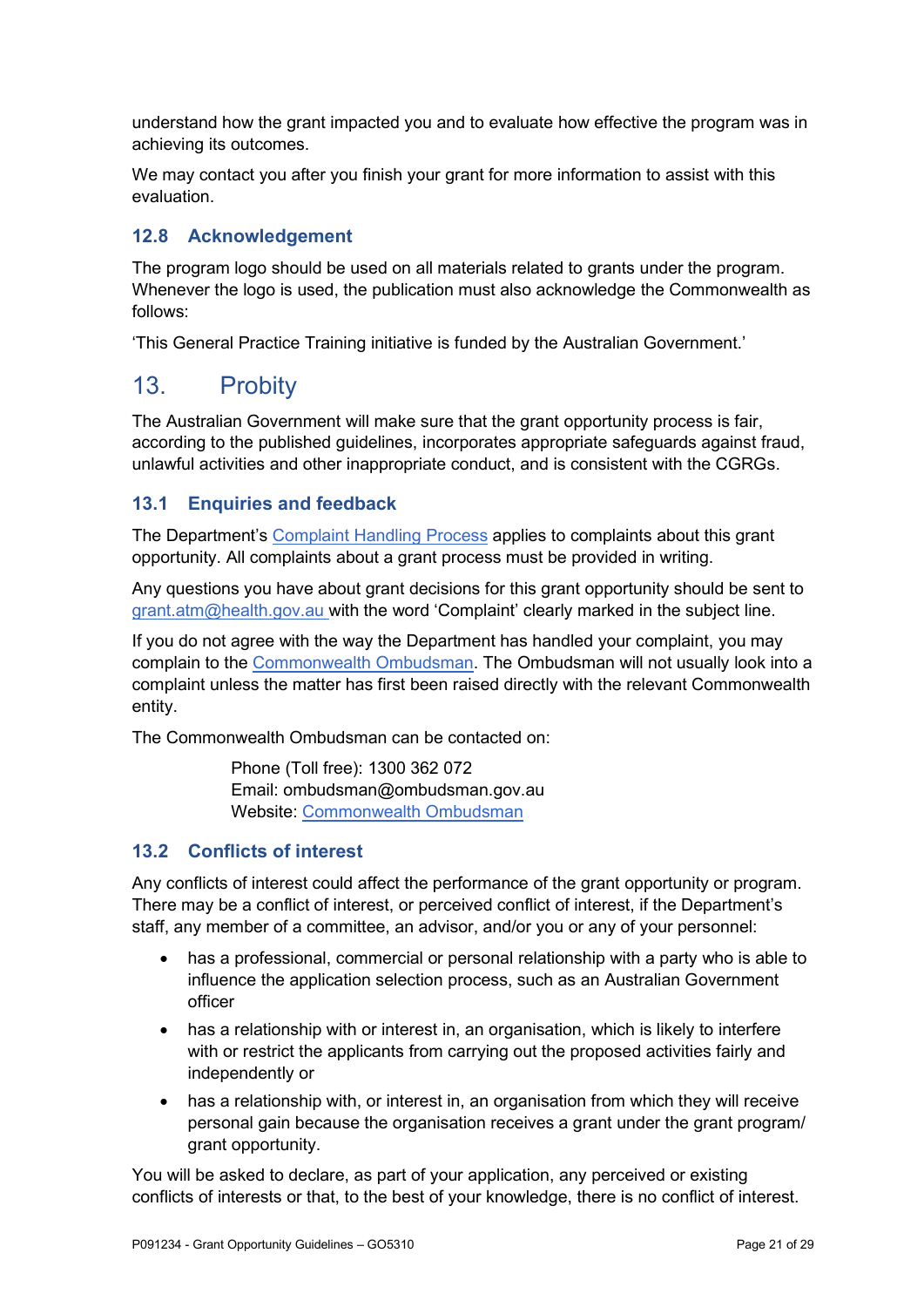If you later identify an actual, apparent, or perceived conflict of interest, you must inform the Department in writing immediately.

Conflicts of interest for Australian Government staff will be handled as set out in the Australian Public Service Code of Conduct (Section 13(7)) of the Public Service Act 1999. Committee members and other officials including the decision maker must also declare any conflicts of interest.

We publish our conflict of interest policy on the Australian Public Service Commission's website.

## 13.3 Privacy

We treat your personal information according to the Privacy Act 1988 and the Australian Privacy Principles. This includes letting you know:

- what personal information we collect
- why we collect your personal information and
- who we give your personal information to.

Your personal information can only be disclosed to someone else for the primary purpose for which it was collected, unless an exemption applies.

The Australian Government may also use and disclose information about grant applicants and grant recipients under this grant opportunity in any other Australian Government business or function. This includes disclosing grant information on GrantConnect as required for reporting purposes and giving information to the Australian Taxation Office for compliance purposes.

We may share the information you give us with other Commonwealth entities for purposes including government administration, research or service delivery, according to Australian laws.

As part of your application, you declare your ability to comply with the Privacy Act 1988 and the Australian Privacy Principles and impose the same privacy obligations on officers, employees, agents and subcontractors that you engage to assist with the activity, in respect of personal information you collect, use, store, or disclose in connection with the activity. Accordingly, you must not do anything, which if done by the Department would breach an Australian Privacy Principle as defined in the Act.

## 13.4 Confidential Information

Other than information available in the public domain, you agree not to disclose to any person, other than us, any confidential information relating to the grant application and/or agreement, without our prior written approval. The obligation will not be breached where you are required by law, Parliament or a stock exchange to disclose the relevant information or where the relevant information is publicly available (other than through breach of a confidentiality or non-disclosure obligation).

We may at any time require you to arrange for you, your employees, agents or subcontractors to give a written undertaking relating to non-disclosure of our confidential information in a form we consider acceptable.

We will keep any information in connection with the grant agreement confidential to the extent that it meets all of the three conditions below: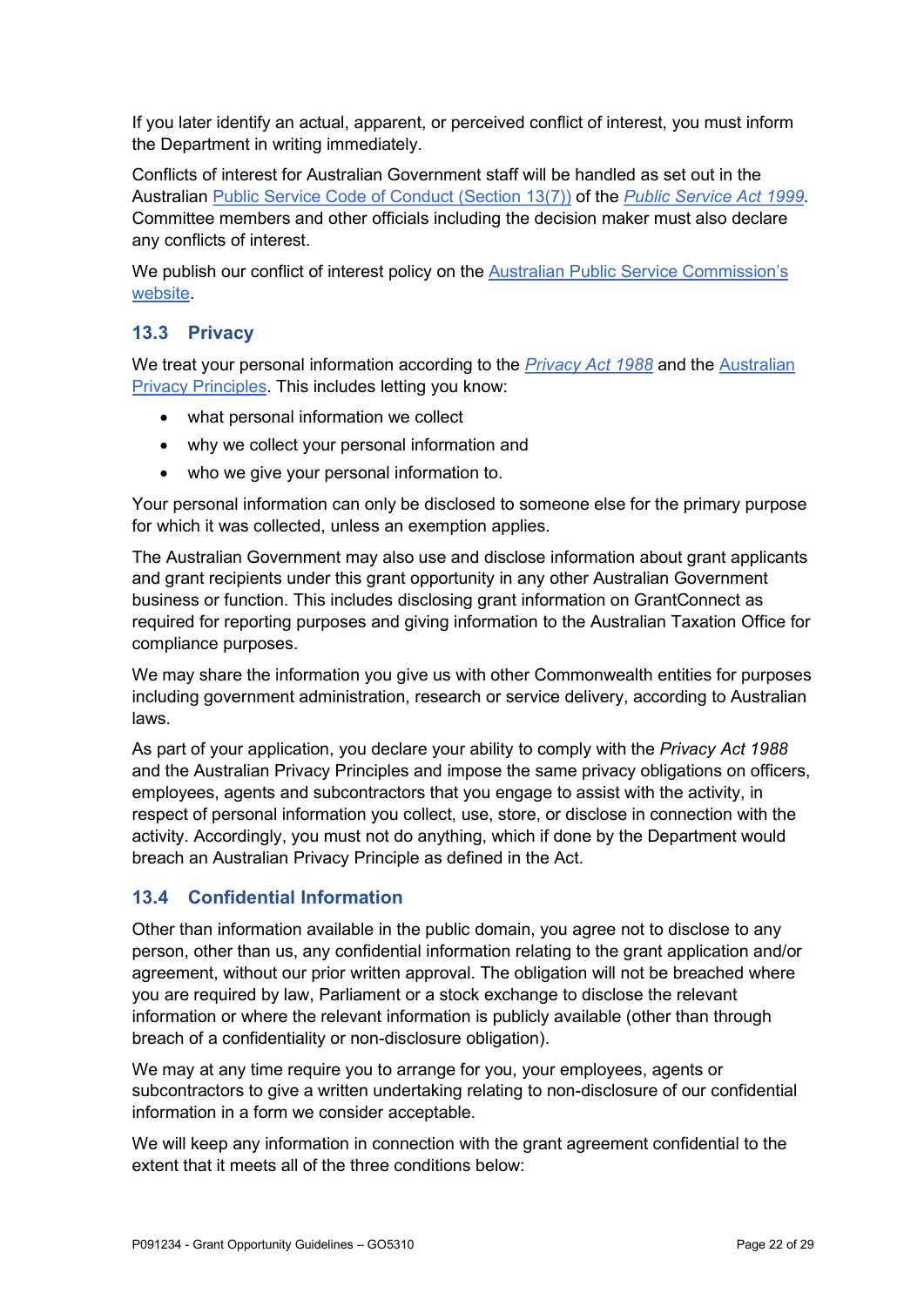- 1. you clearly identify the information as confidential and explain why we should treat it as confidential
- 2. the information is commercially sensitive and
- 3. revealing the information would cause unreasonable harm to you or someone else.

We will not be in breach of any confidentiality agreement if the information is disclosed to:

- the committee and other Commonwealth employees and contractors to help us manage the program effectively
- employees and contractors of our Department so we can research, assess, monitor and analyse our programs and activities
- employees and contractors of other Commonwealth agencies for any purposes, including government administration, research or service delivery
- other Commonwealth, State, Territory or local government agencies in program reports and consultations
- the Auditor-General, Ombudsman or Privacy Commissioner
- the responsible Minister or Parliamentary Secretary and
- a House or a Committee of the Australian Parliament.

The grant agreement may also include any specific requirements about special categories of information collected, created or held under the grant agreement.

## 13.5 Freedom of information

All documents in the possession of the Australian Government, including those about this grant opportunity, are subject to the Freedom of Information Act 1982 (FOI Act).

The purpose of the FOI Act is to give members of the public rights of access to documents held by Australian Government entities. Under the FOI Act, members of the public can seek access to documents held by the Australian Government. Access may be refused if a document contains "exempt" material, such as commercially valuable information or the personal or business information of a third party.

All Freedom of Information requests must be referred to the Freedom of Information Coordinator in writing.

By mail: Freedom of Information Coordinator FOI Unit Department of Health GPO Box 9848 CANBERRA ACT 2601 By email: foi@health.gov.au

## 14. Consultation

The Department of Health recorded and published an industry briefing session. This was made available on the Department of Health website.

The Department also undertook consultation on the draft of the AGPT Program GP Workforce Planning and Prioritisation essential activity elements (Appendix A of this document).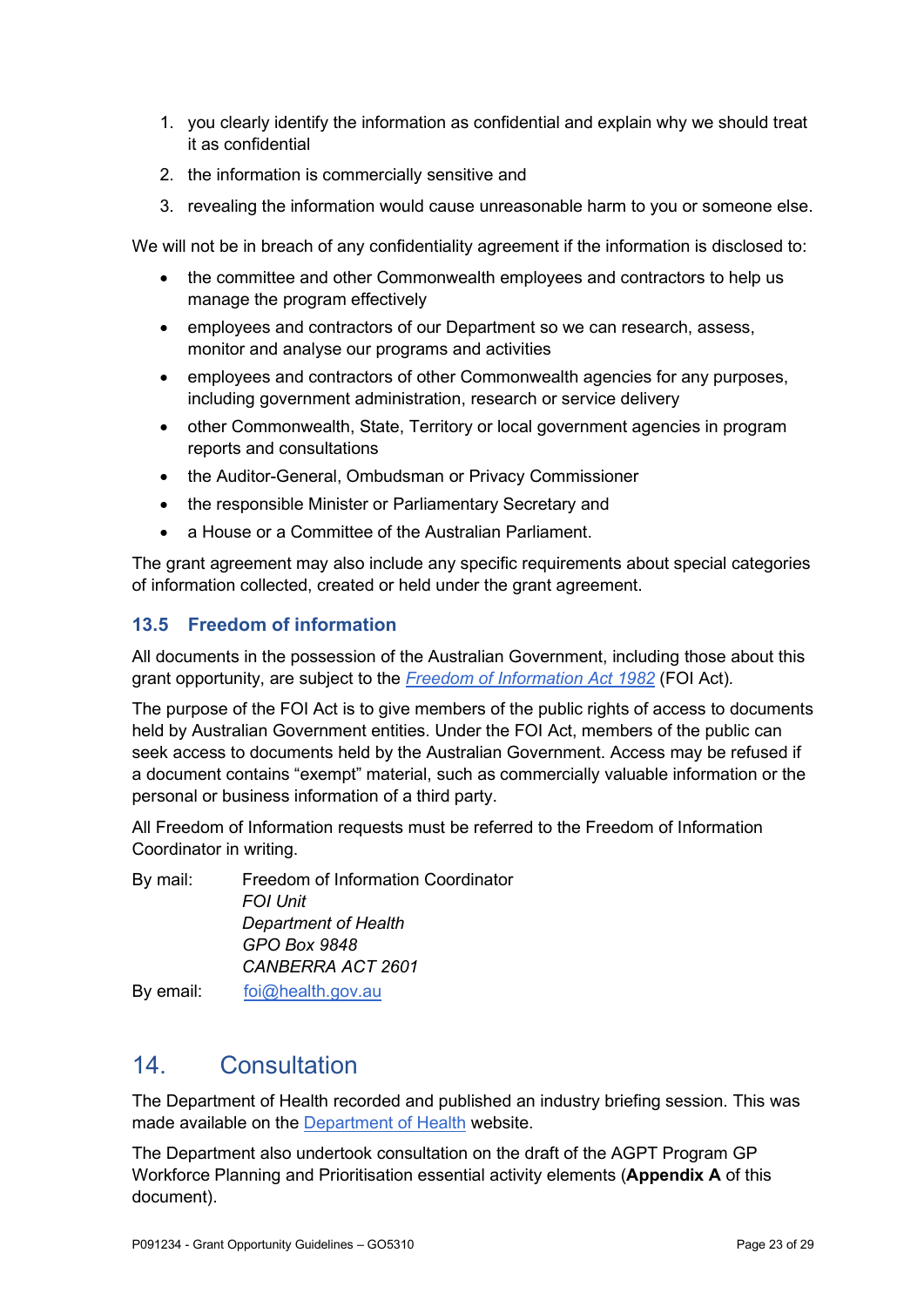This consultation opened on 3 November 2021 and closed 17 November 2021. The Department received 33 submissions from peak bodies, training organisations, State/Territory Governments, GPs and registrars and has refined Appendix A on the basis of the feedback.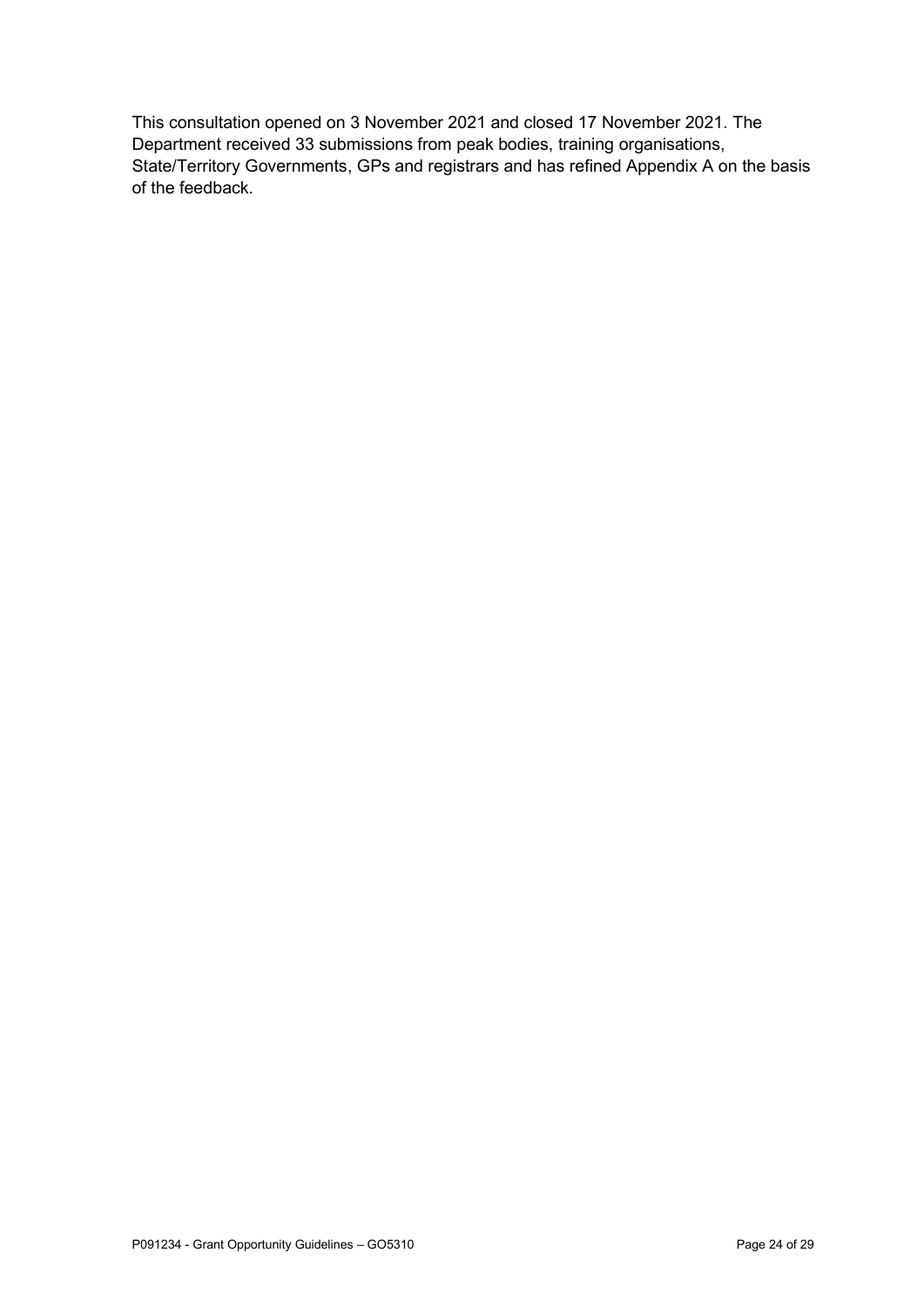# 15. Glossary

| Term                                                            | <b>Definition</b>                                                                                                                                                                                                                                                                                                                     |
|-----------------------------------------------------------------|---------------------------------------------------------------------------------------------------------------------------------------------------------------------------------------------------------------------------------------------------------------------------------------------------------------------------------------|
| accountable authority                                           | see subsection 12(2) of the <i>Public Governance</i> ,<br><b>Performance and Accountability Act 2013</b>                                                                                                                                                                                                                              |
| administering entity                                            | when an entity that is not responsible for the policy, is<br>responsible for the administration of part or all of the<br>grant administration processes                                                                                                                                                                               |
| assessment criteria                                             | are the specified principles or standards, against<br>which applications will be judged. These criteria are<br>also used to assess the merits of proposals and, in the<br>case of a competitive grant opportunity, to determine<br>application rankings                                                                               |
| commencement date                                               | the expected start date for the grant activity                                                                                                                                                                                                                                                                                        |
| <b>Commonwealth Child Safe</b><br>Framework                     | in response to the Royal Commission into Institutional<br>Responses to Child Sex Abuse, the Australian<br>Government has introduced the Commonwealth Child<br>Safe Framework, a whole-of-government policy that<br>sets minimum standards for creating and embedding a<br>child safe culture and practice in Commonwealth<br>entities |
| Commonwealth entity                                             | a Department of State, or a Parliamentary<br>Department, or a listed entity or a body corporate<br>established by a law of the Commonwealth. See<br>subsections 10(1) and (2) of the PGPA Act                                                                                                                                         |
| <b>Commonwealth Grants Rules</b><br>and Guidelines 2017 (CGRGs) | establish the Commonwealth grants policy framework<br>and articulate the expectations for all non-corporate<br>Commonwealth entities in relation to grants<br>administration. The CGRGs contain the key legislative<br>and policy requirements and explain the better<br>practice principles of grants administration                 |
| completion date                                                 | the expected date that the grant activity must be<br>completed and the grant spent by                                                                                                                                                                                                                                                 |
| co-sponsoring entity                                            | when two or more entities are responsible for the<br>policy and the appropriation for outcomes associated<br>with it                                                                                                                                                                                                                  |
| date of effect                                                  | can be the date on which a grant agreement is signed<br>or a specified starting date. Where there is no grant<br>agreement, entities must publish information on<br>individual grants as soon as practicable                                                                                                                          |
| decision maker                                                  | the person who makes a decision to award a grant                                                                                                                                                                                                                                                                                      |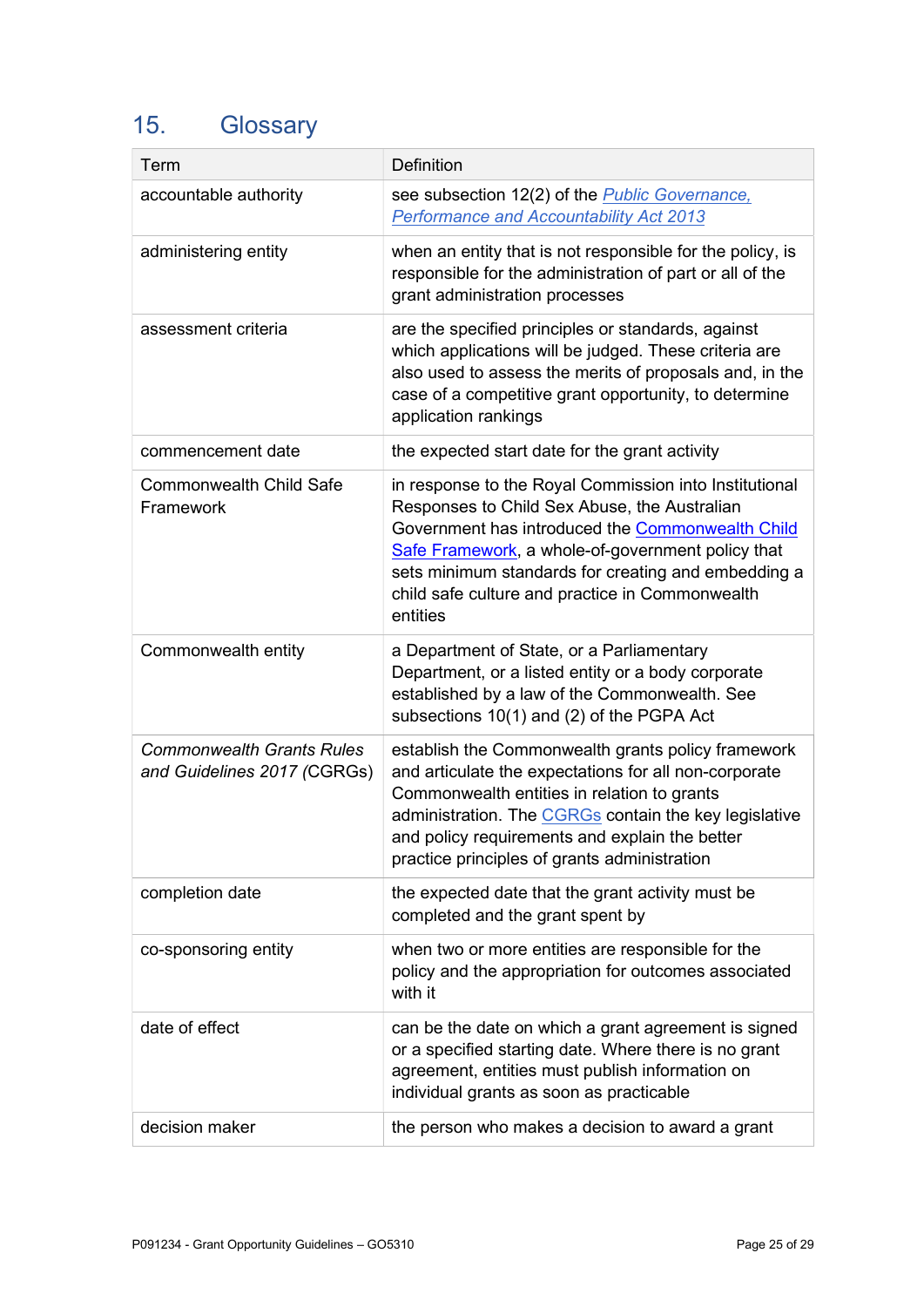| Term                      | Definition                                                                                                                                                                                                                                                                                           |
|---------------------------|------------------------------------------------------------------------------------------------------------------------------------------------------------------------------------------------------------------------------------------------------------------------------------------------------|
| eligibility criteria      | refer to the mandatory criteria which must be met to<br>qualify for a grant. Assessment criteria may apply in<br>addition to eligibility criteria                                                                                                                                                    |
| grant                     | for the purposes of the CGRGs, a 'grant' is an<br>arrangement for the provision of financial assistance<br>by the Commonwealth or on behalf of the<br>Commonwealth:                                                                                                                                  |
|                           | a. under which relevant money <sup>10</sup> or other<br>Consolidated Revenue Fund (CRF) money <sup>11</sup> is to<br>be paid to a grantee other than the Commonwealth;<br>and                                                                                                                        |
|                           | b. which is intended to help address one or more of<br>the Australian Government's policy outcomes while<br>assisting the grantee achieve its objectives                                                                                                                                             |
| grant activity/activities | refers to the project/tasks/services that the grantee is<br>required to undertake                                                                                                                                                                                                                    |
| grant agreement           | sets out the relationship between the parties to the<br>agreement, and specifies the details of the grant                                                                                                                                                                                            |
| <b>GrantConnect</b>       | is the Australian Government's whole-of-government<br>grants information system, which centralises the<br>publication and reporting of Commonwealth grants in<br>accordance with the CGRGs                                                                                                           |
| grant opportunity         | refers to the specific grant round or process where a<br>Commonwealth grant is made available to potential<br>grantees. Grant opportunities may be open or<br>targeted, and will reflect the relevant grant selection<br>process                                                                     |
| grant program             | a 'program' carries its natural meaning and is intended<br>to cover a potentially wide range of related activities<br>aimed at achieving government policy outcomes. A<br>grant program is a group of one or more grant<br>opportunities under a single Portfolio Budget<br><b>Statement Program</b> |
| grantee                   | the individual/organisation which has been selected to<br>receive a grant                                                                                                                                                                                                                            |

<sup>&</sup>lt;sup>10</sup> Relevant money is defined in the Public Governance, Performance and Accountability Act 2013 (PGPA Act), chapter 1, section 8 Dictionary.

<sup>11</sup> Other CRF money is defined in the PGPA Act. See section 105 Rules in relation to other CRF money.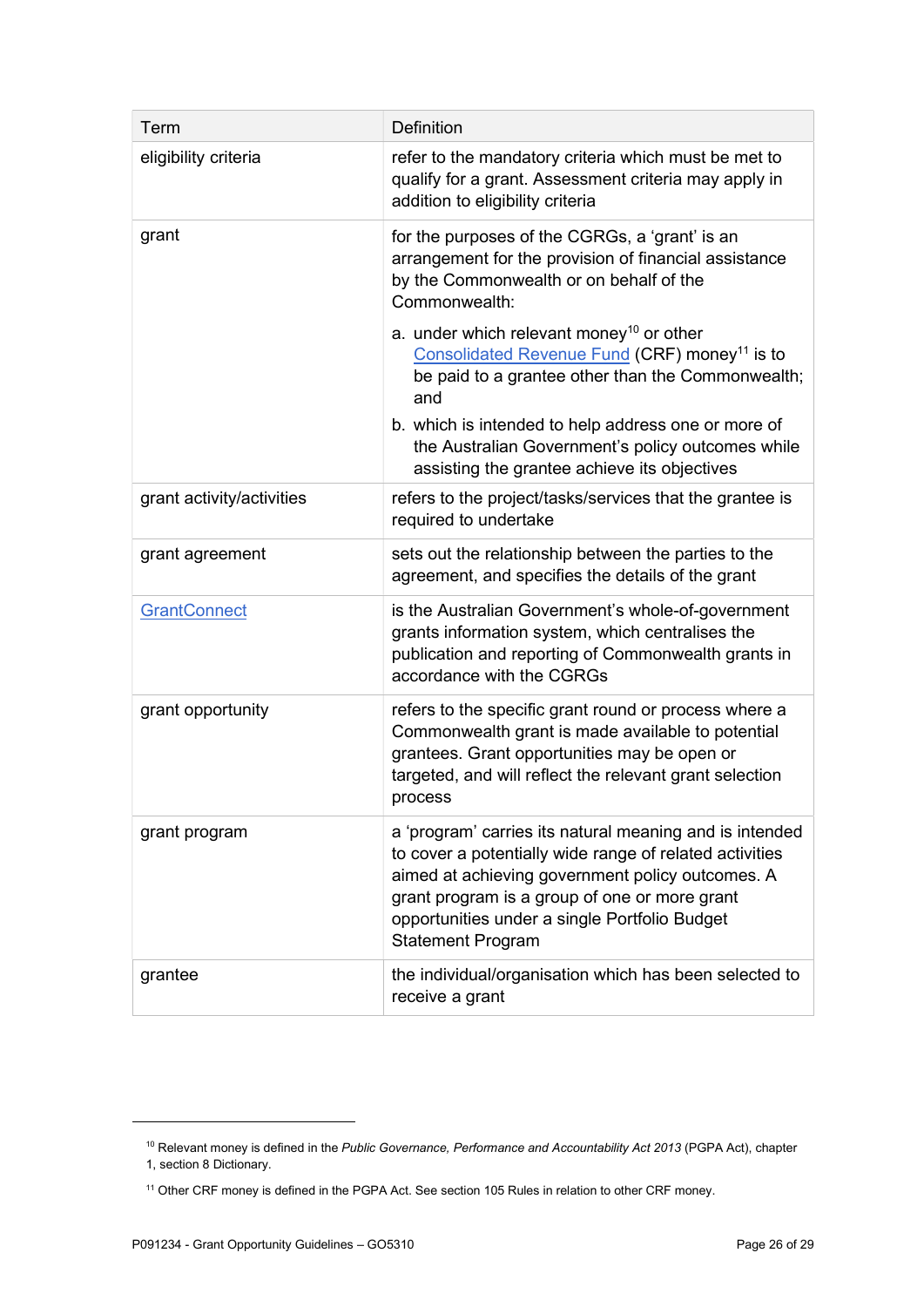| Term                                                                                  | Definition                                                                                                                                                                                                                                                                                                                                                                                                                                                            |
|---------------------------------------------------------------------------------------|-----------------------------------------------------------------------------------------------------------------------------------------------------------------------------------------------------------------------------------------------------------------------------------------------------------------------------------------------------------------------------------------------------------------------------------------------------------------------|
| <b>National Redress Scheme</b>                                                        | the National Redress Scheme for Institutional Child<br>Sexual Abuse Grant Connected Policy makes non-<br>government institutions named in applications to the<br>Scheme, or in the Royal Commission into Institutional<br>Responses to Child Sexual Abuse, that do not join the<br>Scheme ineligible for future Australian Government<br>grant funding. The National Redress Scheme Grant<br>Connected Policy came into effect on 1 January 2021.                     |
| PBS Program                                                                           | described within the entity's <b>Portfolio Budget</b><br>Statement, PBS programs each link to a single<br>outcome and provide transparency for funding<br>decisions. These high-level PBS programs often<br>comprise a number of lower level, more publicly<br>recognised programs, some of which will be Grant<br>Programs. A PBS Program may have more than one<br>Grant Program associated with it, and each of these<br>may have one or more grant opportunities. |
| Public Governance,<br>Performance and<br><b>Accountability Act 2013</b><br>(PGPA Act) | the <b>PGPA Act</b> establishes a system of governance<br>and accountability for public resources with an<br>emphasis on planning, performance and reporting. It<br>applies to all Commonwealth entities and<br>Commonwealth companies.                                                                                                                                                                                                                               |
| relevant money                                                                        | a. money standing to the credit of any bank account of<br>the Commonwealth or a corporate Commonwealth<br>entity; or<br>b. money that is held by the Commonwealth of a<br>corporate Commonwealth entity.                                                                                                                                                                                                                                                              |
| selection criteria                                                                    | comprise eligibility criteria and assessment criteria                                                                                                                                                                                                                                                                                                                                                                                                                 |
| selection process                                                                     | the method used to select potential grantees. This<br>process may involve comparative assessment of<br>applications or the assessment of applications against<br>the eligibility criteria and/or the assessment criteria.                                                                                                                                                                                                                                             |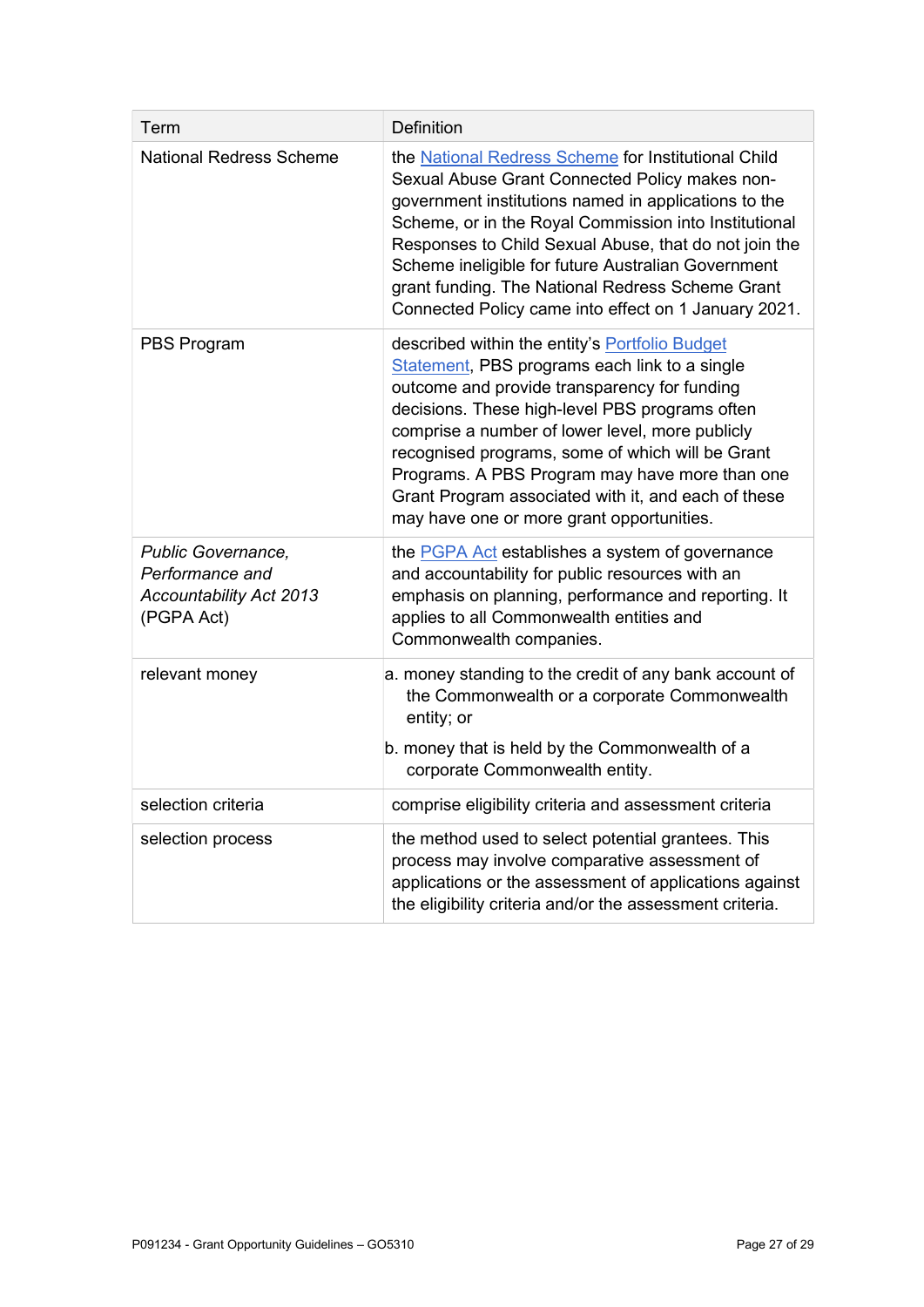| Term            | Definition                                                                                                                                                                                                                                                                 |
|-----------------|----------------------------------------------------------------------------------------------------------------------------------------------------------------------------------------------------------------------------------------------------------------------------|
| value for money | value for money in this document refers to 'value with<br>relevant money' which is a judgement based on the<br>grant proposal representing an efficient, effective,<br>economical and ethical use of public resources, and<br>determined from a variety of considerations. |
|                 | When administering a grant opportunity, an official<br>should consider the relevant financial and non-<br>financial costs and benefits of each proposal including,<br>but not limited to:                                                                                  |
|                 | the quality of the project proposal and activities;                                                                                                                                                                                                                        |
|                 | fitness for purpose of the proposal in contributing<br>to government objectives;                                                                                                                                                                                           |
|                 | that the absence of a grant is likely to prevent the<br>grantee and government's outcomes being<br>achieved; and                                                                                                                                                           |
|                 | the potential grantee's relevant experience and<br>performance history.                                                                                                                                                                                                    |